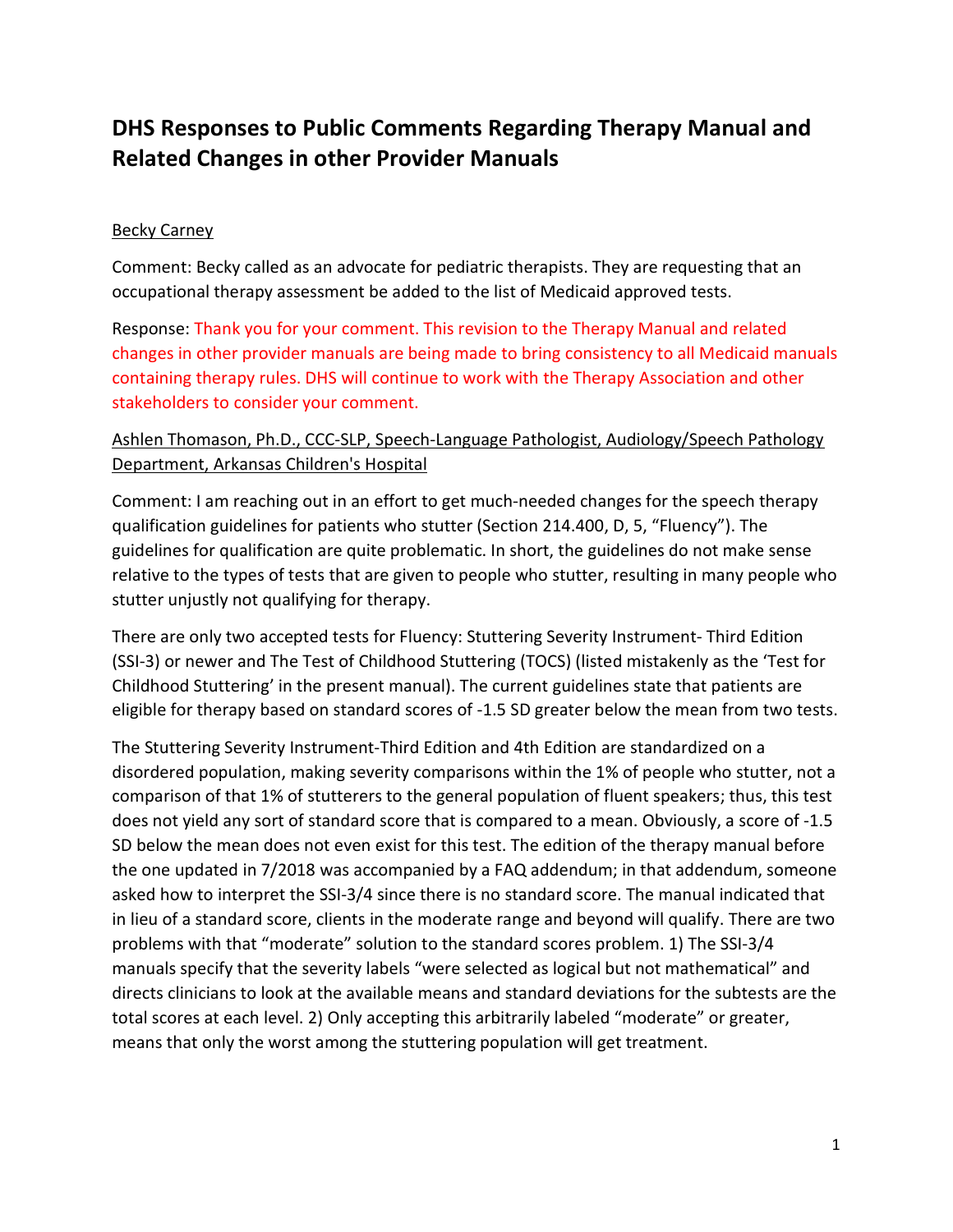Current guidelines for other communication disorders with tests comparing them to the general population accept the bottom 5th percentile of performance for that domain of communication:



Taking the 1% of people who stutter, placing them on their own bell curve, categorizing them based on non-mathematical labels, and only accepting "moderate" or greater consistently results in people with average range stuttering compared to other disordered people who stutter to not qualify for therapy services:

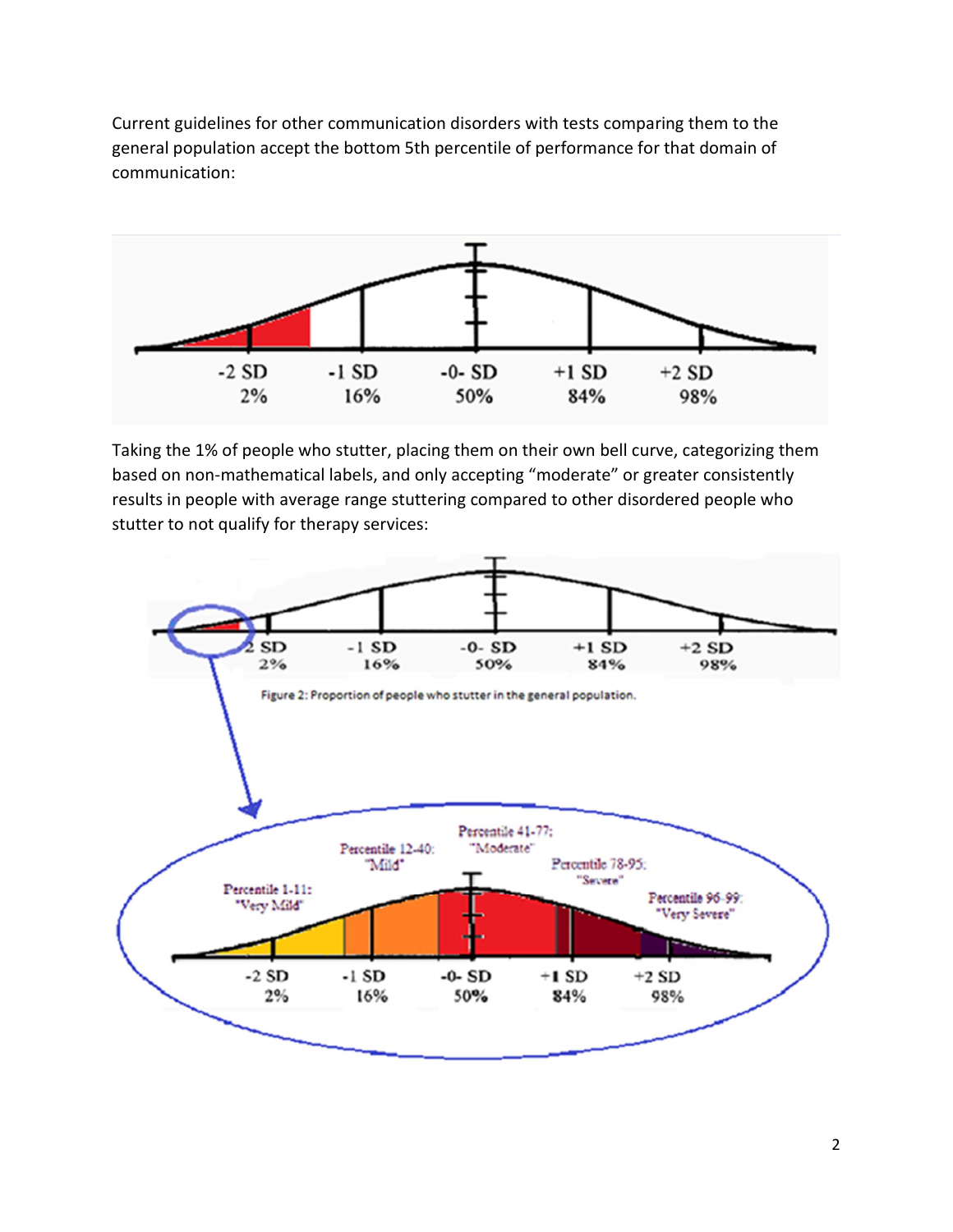The TOCS does indeed include an Index Score that compares children who stutter to children who do not stutter. The index score for a child who stutters is consistently -1.5 SD below the mean (generally <58, given the low incidence of stuttering). However, the TOCS also provides a severity label, again comparing children who stutter to other children who stutter. Clinicians interpreting the present guidelines consistently report that they cannot take a child with "mild" range stuttering on the TOCS because of the severity label, despite the fact that the child's index score is in the severe range. As someone who has given the TOCS hundreds of times, I find that despite it being normed on children who were as young as 4-years of age, 4 and 5-year old children have trouble validly participating in many of the testing tasks (e.g. rapid naming of pictures, imitating complex sentence structures, answering story prompts like "Describe the alien."). If a child can get through the hoops of being among the worst on the SSI-4, then they must also fully participate in the TOCS and get a score at or above the moderate range.

There is a caveat in the current guidelines, likely included in the last edition to try to counteract the aforementioned issues in the guidelines: "When -1.5 SD or greater is not indicated by both of these tests, descriptive data from an affect measure and/or accepted clinical procedures can be used to support the medical necessity of services." I perform stuttering evaluations on around 75 children per year. I consistently get calls for parents saying that they cannot get therapy for their because the school or clinic thinks that the child does not meet Medicaid guidelines for services, despite my extensive descriptions of the child's need for therapy. SLPs are scared to taking these patients, receiving an audit, and being denied reimbursement.

Response: Thank you for your comment. This revision to the Therapy Manual and related changes in other provider manuals are being made to bring consistency to all Medicaid manuals containing therapy rules. DHS will continue to work with the Therapy Association and other stakeholders to consider your comment.

Comment: I feel like the following edit to the guidelines would provide an evidence-based and just solution to fix this ongoing blunder in the manual and to get patients who stutter they therapy that they need:

FLUENCY: At least one norm-referenced, standardized test with good reliability and validity, and at least one supplemental tool to address affective components. Eligibility for fluency therapy will be based upon either a standard score within 1.0 standard from the mean or greater on the standardized test or an index score -1.5 SD below the mean comparing people who stutter to people who do not stutter. Exceptions to this scoring will be provided to patients whose scores are lower than within 1.0 SD from the mean or have an index score higher than -1.5 SD below the mean for:

Children within three years of stuttering onset who exhibit two of the following risk factors for persistent developmental stuttering:

- Family history of stuttering in a first or second-order relative
- **Males**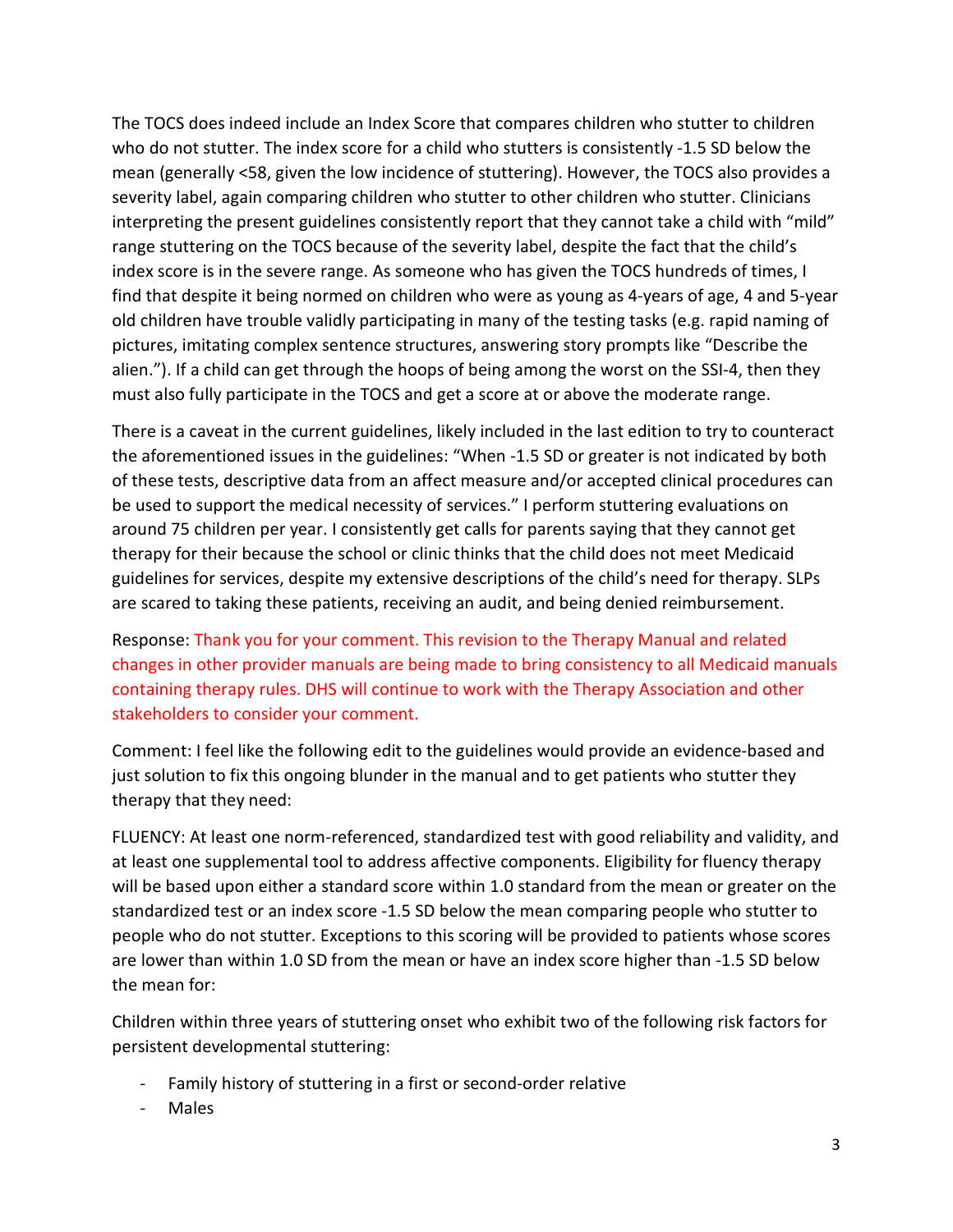- Steady or increasing stuttering severity as compared to stuttering severity at onset
- Dysfluencies of three or more units, present 7-months past onset
- Dysfluencies accompanied by secondary characteristics, present 7-months past onset
- Aberrant phonations (blocks or prolongations), present 7-months past onset

School-aged children and adults whose standard scores are within 1.0 standard deviation from the mean or greater when their speech sample is gathered from additional functional speaking tasks.

Response: Thank you for your comment. This revision to the Therapy Manual and related changes in other provider manuals are being made to bring consistency to all Medicaid manuals containing therapy rules. DHS will continue to work with the Therapy Association and other stakeholders to consider your comment.

Comment: These proposed changes to the guidelines solve a few problems:

By changing the guidelines to one standardized test, a clinician does not have to give the TOCS to a 4 or 5-year old who cannot participate in higher-level language tasks.

The SSI-3/4 will be interpreted with statistically derived means and standard deviations, not the non-mathematically-derived severity labels. The SSI-3 and 4 have a table in the manual (Table 5) that provides means and standard deviations that indicate an average range of stuttering as compared to other people who stutter. Thus, people with average range stuttering as compared to other people who stutter will qualify.

Children who have "below average" stuttering are still at risk for stuttering persistence into adulthood. Longitudinal evidence indicates that plenty of children with mild range stuttering grow up to stutter, and a child's best shot at remediation from childhood stuttering is treatment within the first three years after stuttering onset. Including evidence-based risk factors from these longitudinal studies allows for these children who have high risk for persistent stuttering to get the services they need.

School-age children, teens, and adults with persistent stuttering (will continue throughout the lifespan) who exhibit "below average" stuttering in a one-on-one clinical setting with a clinician often exhibit more severe stuttering for functional speaking tasks (e.g. presentations, reading aloud in class, phone calls to unfamiliar people, job interviews, etc.). Allowing a clinician to use severity data with a speech sample gathered from a functional speaking task gets those clients the therapy they need to learn compensatory strategies to be more fluent in those situations.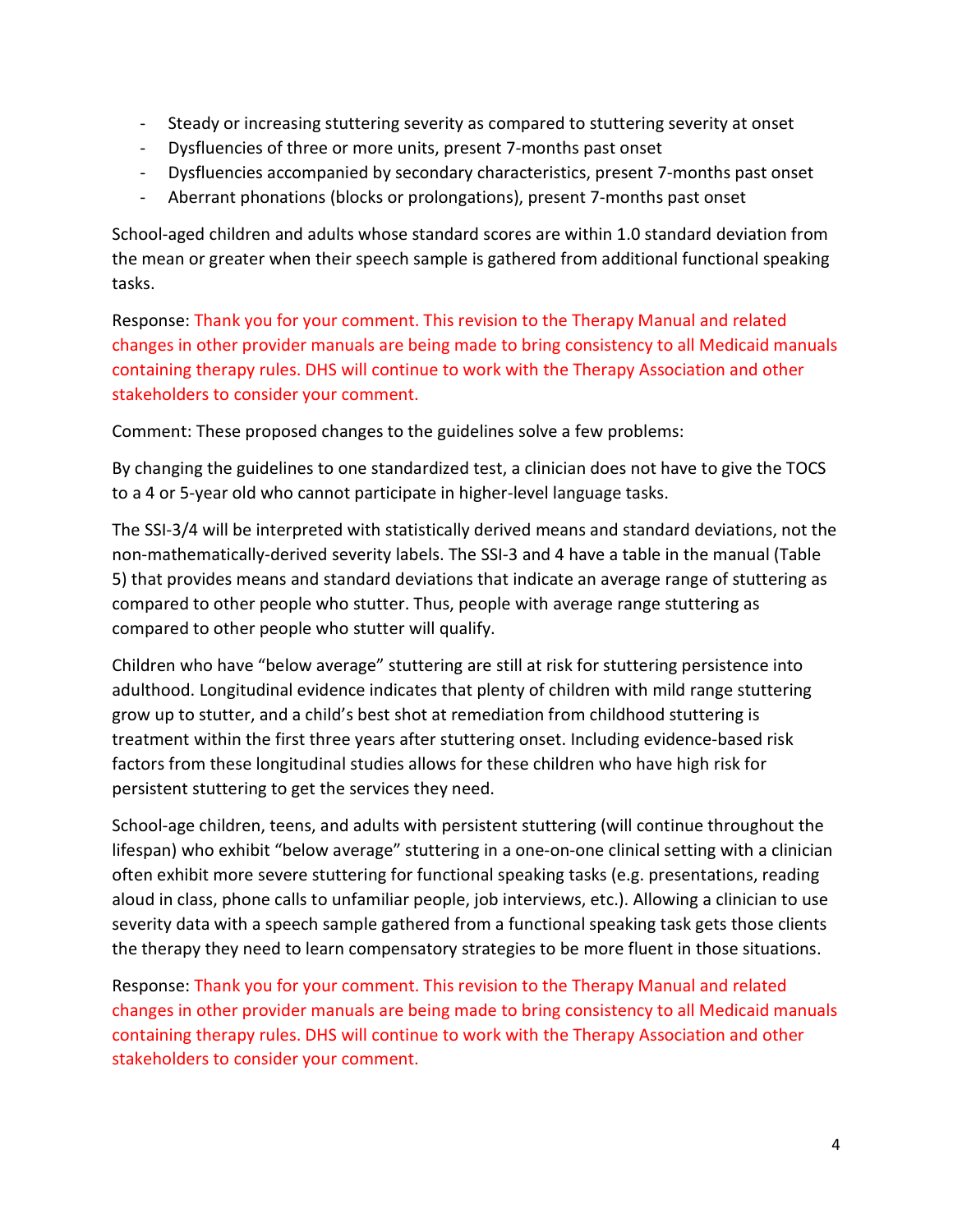### Angela Anderson

# Comment: Hello,

 I am a Speech-Language Pathology graduate student, and I am reaching out to you so that you all will consider changes for the speech therapy qualification guidelines for patients who stutter (Section 214.400, D, 5, "Fluency"). The guidelines are unclear concerning the types of tests that people who stutter receive, resulting in many people who stutter unjustly, not qualifying for therapy.

As a future SLP, I feel like the following edit to the guidelines would provide an evidence-based and just solution to fix this ongoing blunder in the manual and to get patients who stutter they therapy that they need:

FLUENCY: At least one norm-referenced, standardized test with good reliability and validity, and at least one supplemental tool to address affective components. Eligibility for fluency therapy will be based upon either a standard score within 1.0 standard from the mean or greater on the standardized test or an index score -1.5 SD below the mean comparing people who stutter to people who do not stutter. Exceptions to this scoring will be provided to patients whose scores are lower than within 1.0 SD from the mean or have an index score higher than -1.5 SD below the mean for:

Children within three years of stuttering onset who exhibit two of the following risk factors for persistent developmental stuttering:

- Family history of stuttering in a first or second-order relative
- Males
- Steady or increasing stuttering severity as compared to stuttering severity at onset
- Dysfluencies of three or more units, present 7-months past onset
- Dysfluencies accompanied by secondary characteristics, present 7-months past onset
- Aberrant phonations (blocks or prolongations), present 7-months past onset

School-aged children and adults whose standard scores are within 1.0 standard deviation from the mean or greater when their speech sample is gathered from additional functional speaking tasks.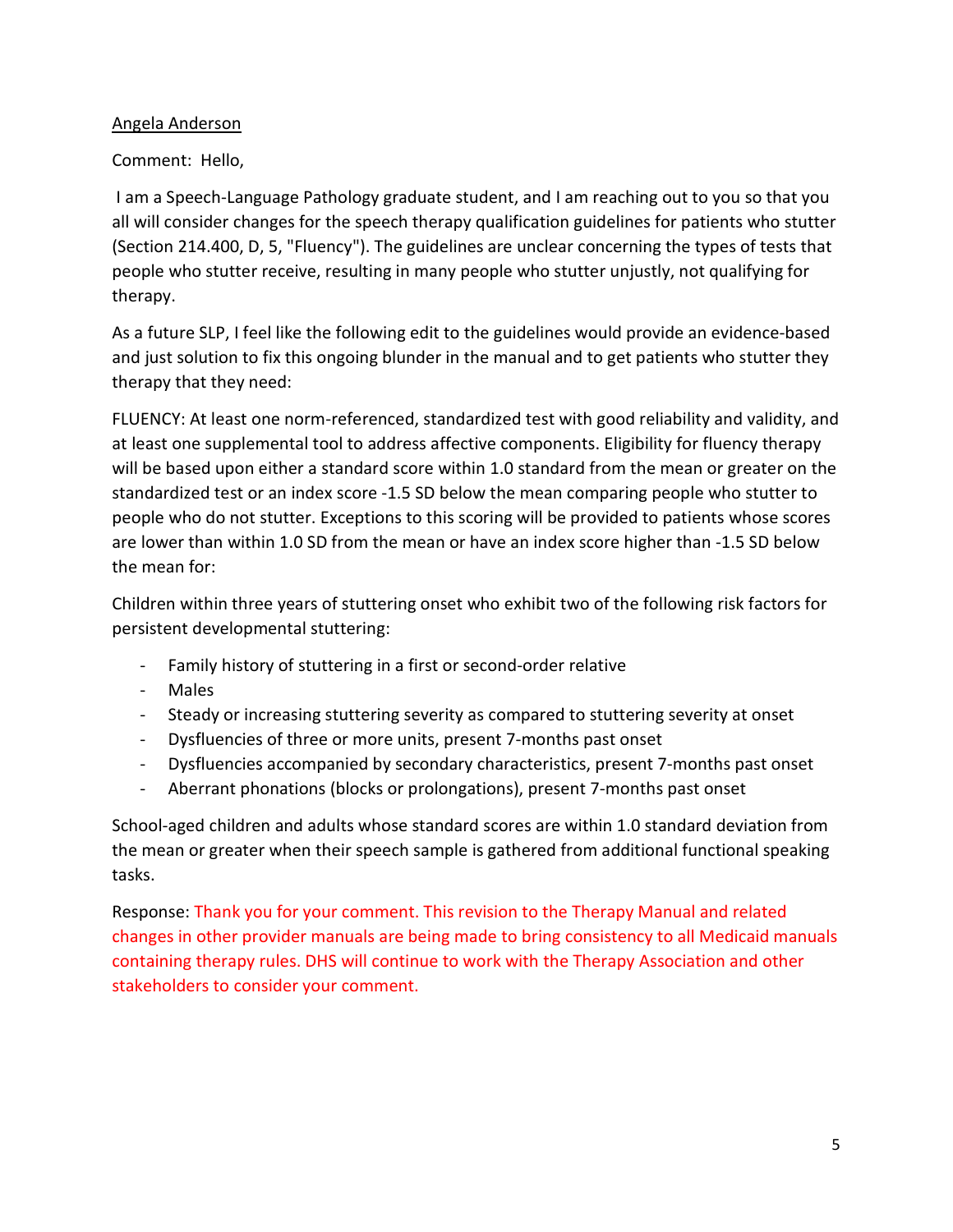Comment: These proposed changes to the guidelines solve a few problems:

By changing the guidelines to one standardized test, a clinician does not have to give the TOCS to a 4 or 5-year old who cannot participate in higher-level language tasks.

The SSI-3/4 will be interpreted with statistically derived means and standard deviations, not the non-mathematically-derived severity labels. The SSI-3 and 4 have a table in the manual (Table 5) that provides means and standard deviations that indicate an average range of stuttering as compared to other people who stutter. Thus, people with average range stuttering as compared to other people who stutter will qualify.

Children who have "below average" stuttering are still at risk for stuttering persistence into adulthood. Longitudinal evidence indicates that plenty of children with mild range stuttering grow up to stutter, and a child's best shot at remediation from childhood stuttering is treatment within the first three years after stuttering onset. Including evidence-based risk factors from these longitudinal studies allows for these children who have high risk for persistent stuttering to get the services they need.

School-age children, teens, and adults with persistent stuttering (will continue throughout the lifespan) who exhibit "below average" stuttering in a one-on-one clinical setting with a clinician often exhibit more severe stuttering for functional speaking tasks (e.g. presentations, reading aloud in class, phone calls to unfamiliar people, job interviews, etc.). Allowing a clinician to use severity data with a speech sample gathered from a functional speaking task gets those clients the therapy they need to learn compensatory strategies to be more fluent in those situations.

The world is in a strange and unusual time, and we, as clinicians, should do all that we can to edify and serve everyone to the best of our abilities. The outlined changes may seem small to you, but they could change someone's life, even in a pandemic. Thank you for your consideration and time.

Response: Thank you for your comment. This revision to the Therapy Manual and related changes in other provider manuals are being made to bring consistency to all Medicaid manuals containing therapy rules. DHS will continue to work with the Therapy Association and other stakeholders to consider your comment.

# Theresa Warner, B.A., Graduate Student in Speech-Language Pathology, University of Arkansas for Medical Sciences

Comment: To whom it may concern,

My name is Theresa Warner, and I am a graduate student in Speech-Language Pathology at the University of Arkansas for Medical Sciences. I have been informed that a new Medicaid manual for Occupational, Physical, Speech Therapy services is in the process of being edited, and I am reaching out to express my concerns regarding the speech therapy qualification guidelines for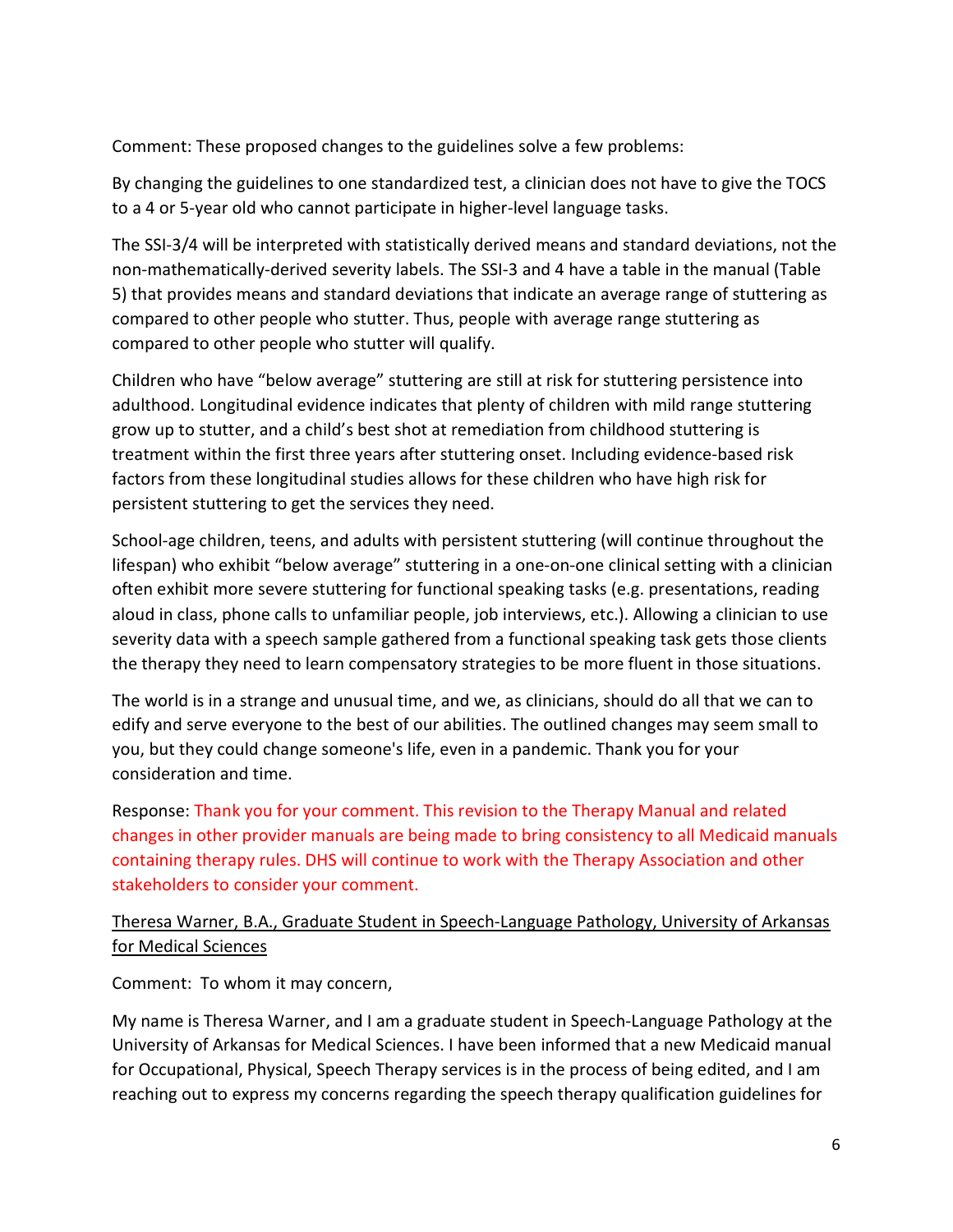patients who stutter (Section 214.400, D, 5, "Fluency"). The current guidelines for qualification are problematic to say the least, and result in many people who stutter's being excluded from therapy unjustly.

There are only two accepted tests under current Medicaid guidelines for fluency: the Stuttering Severity Instrument – Third Edition (SSI-3) or newer, and the Test of Childhood Stuttering (TOCS). Under current guidelines, a patient is eligible for therapy based on a standard score of - 1.5 SD or greater below the mean from two tests. This is problematic for several reasons. First, the SSI-3 and SSI-4 are standardized on a disordered population, not a representative sample, meaning that the comparisons are within people who already stutter and not to fluent speakers. Thus, a score of -1.5 SD below the mean does not exist for this test, as there is no mean to which it is compared. Instead, the authors of the manual instruct that clients in the moderate range and beyond will qualify in lieu of a standard score. This is troubling as the labels are somewhat arbitrarily selected, and furthermore it means that only the worst among the stuttering population will get treatment. This is unjust, as even a "mild" stutter is still disordered speech and can have a huge impact on the client's life. Current guidelines for other communication disorders compare them to the general population, not a disordered subset of the population. It is important that fluency guidelines be changed to be more fairly in line with other communication disorders.

Unlike the SSI-3 and 4, the TOCS does include an index score that compares children who stutter to children who do not stutter. However, the TOCS also provides a severity label which compares only children who stutter to each other. This leads clinicians to reject children who score in the severe range due to their severity label's being only "mild." Additionally, the TOCS is difficult for young children (4 and 5) to validly complete, adding an additional hurdle to their access to therapy.

Response: Thank you for your comment. This revision to the Therapy Manual and related changes in other provider manuals are being made to bring consistency to all Medicaid manuals containing therapy rules. DHS will continue to work with the Therapy Association and other stakeholders to consider your comment.

Comment: Due to the aforementioned problems, an evidence-based, fair correction to the manual is needed in order to ensure that patients who stutter get the therapy they need. These are the proposed changes:

FLUENCY: At least one norm-referenced, standardized test with good reliability and validity, and at least one supplemental tool to address affective components. Eligibility for fluency therapy will be based upon either a standard score within 1.0 standard from the mean or greater on the standardized test or an index score -1.5 SD below the mean comparing people who stutter to people who do not stutter. Exceptions to this scoring will be provided to patients whose scores are lower than within 1.0 SD from the mean or have an index score higher than -1.5 SD below the mean for: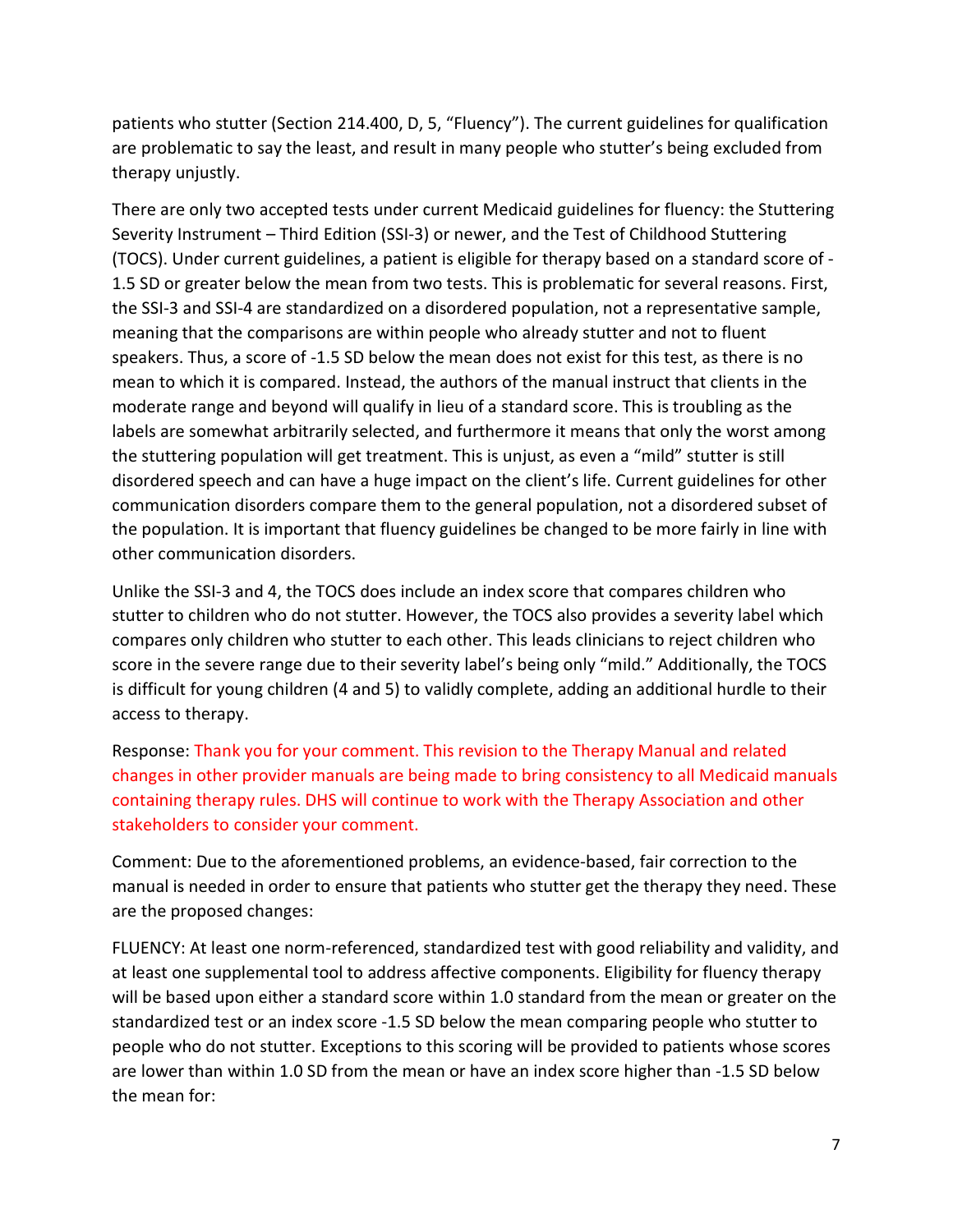Children within three years of stuttering onset who exhibit two of the following risk factors for persistent developmental stuttering:

- Family history of stuttering in a first or second-order relative
- Males
- Steady or increasing stuttering severity as compared to stuttering severity at onset
- Dysfluencies of three or more units, present 7-months past onset
- Dysfluencies accompanied by secondary characteristics, present 7-months past onset
- Aberrant phonations (blocks or prolongations), present 7-months past onset

School-aged children and adults whose standard scores are within 1.0 standard deviation from the mean or greater when their speech sample is gathered from additional functional speaking tasks.

Response: Thank you for your comment. This revision to the Therapy Manual and related changes in other provider manuals are being made to bring consistency to all Medicaid manuals containing therapy rules. DHS will continue to work with the Therapy Association and other stakeholders to consider your comment.

Comment: These changes would resolve several ongoing problems:

By changing the guidelines to one standardized test, a clinician would not be forced to give the TOCS to a young child who cannot validly participate in order to qualify them.

The SSI-3/4 would no longer be interpreted by non-mathematical severity levels but instead by statistically-derived means, which are provided in the testing manual by the authors.

Children who have "below average" stutter can still be at risk for stuttering persistence into adulthood. Children who exhibit a high risk for persistence based on evidence from longitudinal studies should not be denied access to the services they need.

Older children, teens, and adults with persistent stuttering who exhibit "below average" stuttering in a clinical setting may exhibit more severe stuttering in necessary tasks for their daily lives. Allowing a clinician to gather a speech sample from a functional speaking task would allow these clients access to the therapy they need in order to participate more fully in their lives.

I urge you to adopt the proposed changes and correct an error that has unfairly impacted children who stutter in Arkansas for too long. Thank you for your consideration.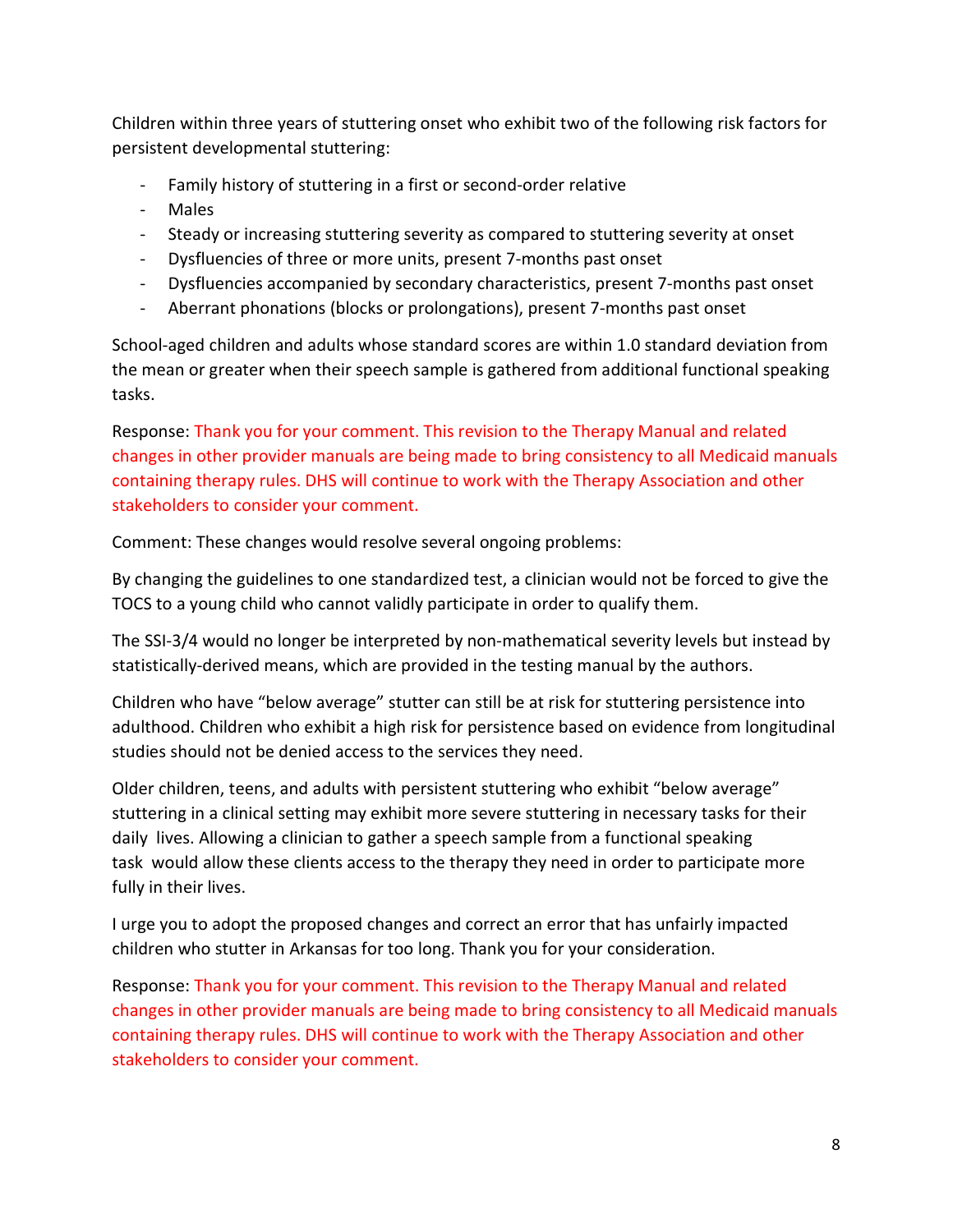# Joyce Bobo, B.S., Speech-Language Pathology Graduate student, 2nd Yr., University of Arkansas for Medical Sciences, College of Health Professions

Comment: The current Medicaid guidelines do not fairly represent the population of children who stutter. The current interpretation/labels are preventing many children who stutter from receiving speech language pathology services to increase their speech communication and positively impact their quality of life. Children who stutter are at risk for negative impacts on their social, emotional health and well-being and academic and professional successes.

There are only two accepted tests for Fluency: Stuttering Severity Instrument- Third and Fourth Editions (SSI-3/4) and The Test of Childhood Stuttering (TOCS). Both of these tests provide severity labels comparing children who stutter to other children who stutter which does not fairly represent/interpret the range of severity in relation to typical fluent speakers. In addition, the TOCS is difficult for young children, age 4 and 5, to fully participate in many of the testing tasks.

Response: Thank you for your comment. This revision to the Therapy Manual and related changes in other provider manuals are being made to bring consistency to all Medicaid manuals containing therapy rules. DHS will continue to work with the Therapy Association and other stakeholders to consider your comment.

Comment: The following corrections to the current guidelines are recommended:

FLUENCY: At least one norm-referenced, standardized test with good reliability and validity, and at least one supplemental tool to address affective components. Eligibility for fluency therapy will be based upon either a standard score within 1.0 standard from the mean or greater on the standardized test or an index score -1.5 SD below the mean comparing people who stutter to people who do not stutter. Exceptions to this scoring will be provided to patients whose scores are lower than within 1.0 SD from the mean or have an index score higher than -1.5 SD below the mean for:

Children within three years of stuttering onset who exhibit two of the following risk factors for persistent developmental stuttering:

- Family history of stuttering in a first or second-order relative
- Males
- Steady or increasing stuttering severity as compared to stuttering severity at onset
- Dysfluencies of three or more units, present 7-months past onset
- Dysfluencies accompanied by secondary characteristics, present 7-months past onset
- Aberrant phonations (blocks or prolongations), present 7-months past onset

School-aged children and adults whose standard scores are within 1.0 standard deviation from the mean or greater when their speech sample is gathered from additional functional speaking tasks.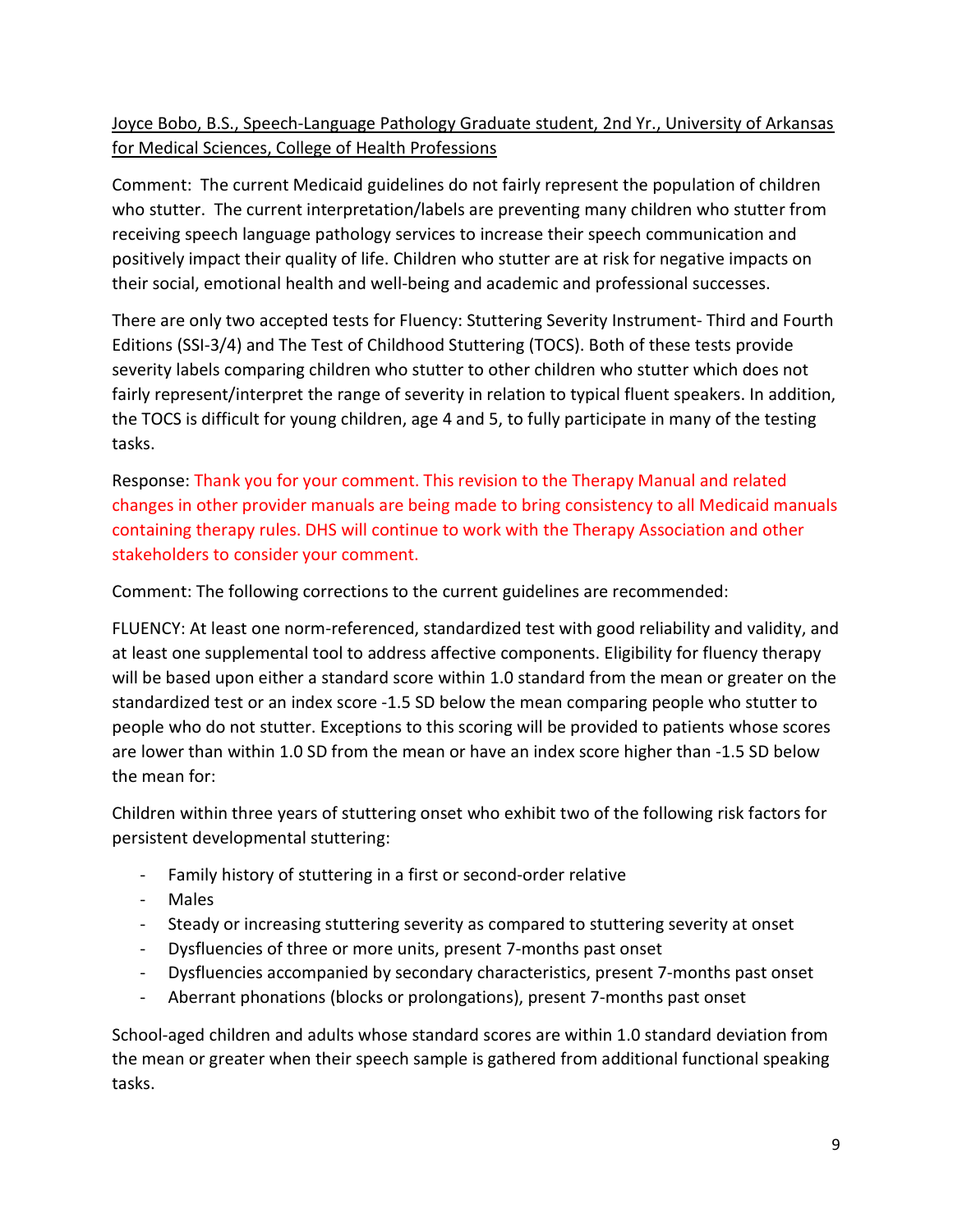Response: Thank you for your comment. This revision to the Therapy Manual and related changes in other provider manuals are being made to bring consistency to all Medicaid manuals containing therapy rules. DHS will continue to work with the Therapy Association and other stakeholders to consider your comment.

Comment: These proposed changes to the guidelines will solve a few problems:

By changing the guidelines to one standardized test, a clinician does not have to give the Test of Childhood Stuttering (TOCS)to a 4 or 5-year old who cannot participate in higher-level language tasks.

The Stuttering Severity Instrument- 3rd & 4th Editions (SSI-3/4) will be interpreted with statistically derived means and standard deviations, not the non-mathematically derived severity labels. The SSI-3 and 4 have a table in the manual (Table 5) that provides means and standard deviations that indicate an average range for stuttering as compared to other people who stutter. Thus, people with average range stuttering as compared to other people who stutter will qualify.

Children who have "below average" stuttering, are still at risk for stuttering persistence into adulthood. Longitudinal evidence indicates that plenty of children with mild range stuttering grow up to stutter, and a child's best shot at remediation from childhood stuttering is treatment within the first three years after stuttering onset. Including evidence-based risk factors from these longitudinal studies allows for these children who have high risk for persistent stuttering to get the services they need.

School-age children, teens, and adults with persistent stuttering (will continue throughout the lifespan) who exhibit "below average" stuttering in a one-on-one clinical setting with a clinician often exhibit more severe stuttering for functional speaking tasks (e.g. presentations, reading aloud in class, phone calls to unfamiliar people, job interviews, etc.). Allowing a clinician to use severity data with a speech sample gathered from a functional speaking task gets those clients the therapy they need to learn compensatory strategies to be more fluent in those situations.

If you need additional references to studies and testing manuals to support the information provided, please don't hesitate to ask me. I look forward to your attention in this matter. Thank you for your consideration in providing fair representation of Arkansans who stutter and their families seeking help. Respectfully,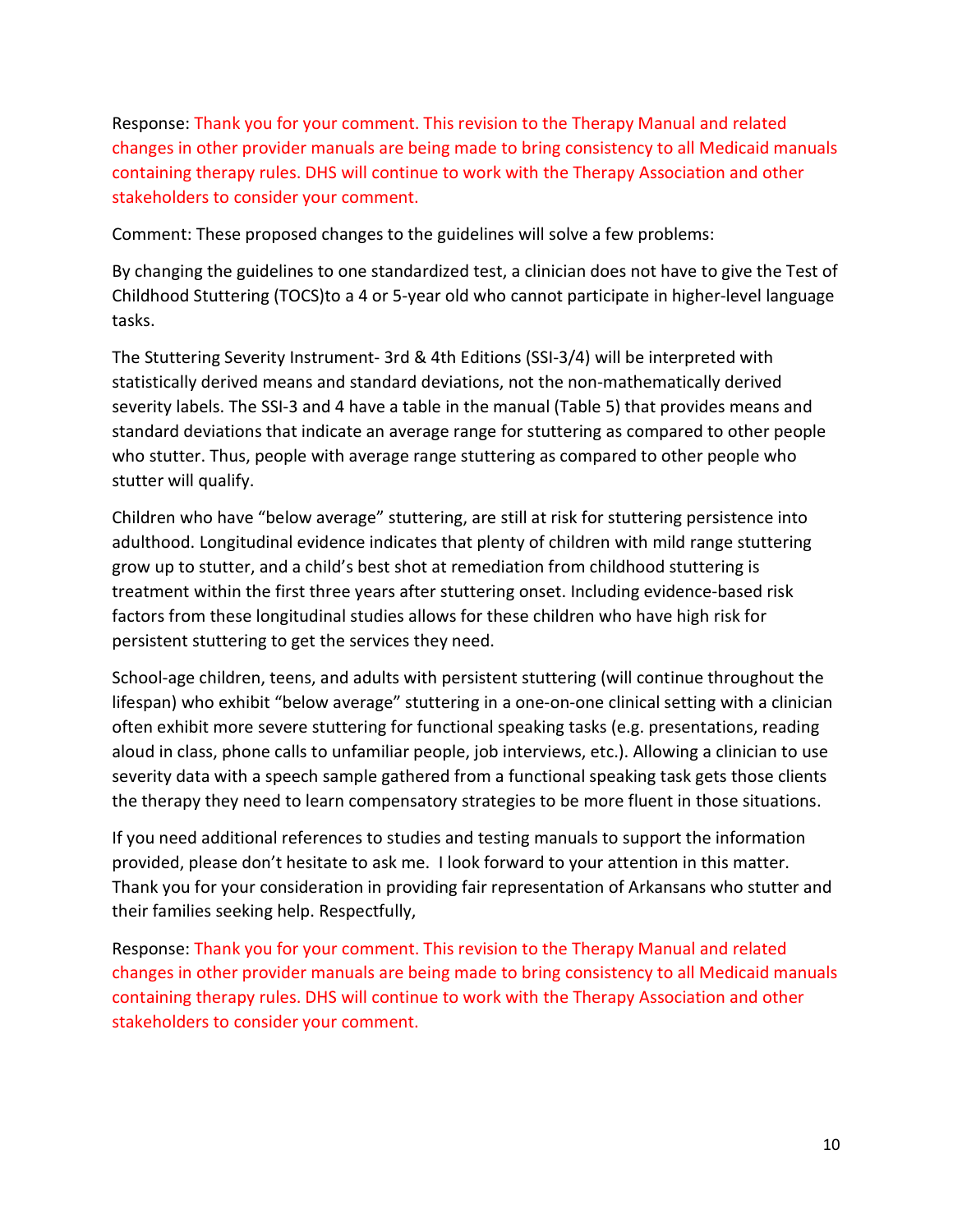### Lori Tankersley, MSOTR/L, Occupational Therapist

Comment: To whom it may concern:

I have worked in outpatient and school based pediatrics for 16 years. In this time, I have completed numerous evaluations on a variety of ages, diagnoses, and levels of complexity. I am writing today out of concern for the new complexity code changes. It has been my experience that pediatric OT evaluations, even for noncomplex cases, require an hour on average and can take up to an hour an a half to complete administration in order to complete an thorough assessment of a child's needs. The thought that evaluations could consistently be completed in 30 minutes is completely inaccurate. I hope you will take this into account when determining changes to complexity codes. Thank you

Response: Thank you for your comment. DHS is currently completing research at this time and will be working with the Therapy Association to address any questions related to complexity coding. Providers will be notified if changes are required.

#### Leah Lowe PT, DPT, PhD, ABPTS Pediatric Certified Specialist, PT #2916

Comment: To whom it may concern:

The functional terminology and designations included in the proposed complexity codes are rooted in the International Classification of Functioning, Disability and Health (ICF). I could not agree more with a transition to this method of conceptualizing the functioning of our patients. With any transition to a new conceptual system, however, careful thought and attention must be given to the practical nature of its application.

I would first like to submit that I enthusiastically agree with the Joint Statement on Therapy Evaluation Coding from the Arkansas chapter of the American Physical Therapy Association, the Arkansas Occupational Therapy Association, and the Arkansas Speech-Language-Hearing Association. The joint statement from these representative groups clearly outlines the difficulty in applying a one-size-fits-all element of time to these patient evaluations—a difficulty encountered by Medicare providers leading CMS to conclude that provider time is the same no matter the complexity of the patient.

 As a physical therapist, I utilize a thorough history and examination to determine the strengths and needs of the patient before me. As a physical therapy educator, I teach students to utilize a thorough history and examination to determine the strengths and needs of the patient before them. The ICF provides a valuable framework for making clinical decisions related to assessment and measurement, a key element of a successful therapy evaluation. The ICF framework not only assists in organization of the physical examination techniques, but also in appropriate utilization of interview questions and other self- or caregiver-report instruments.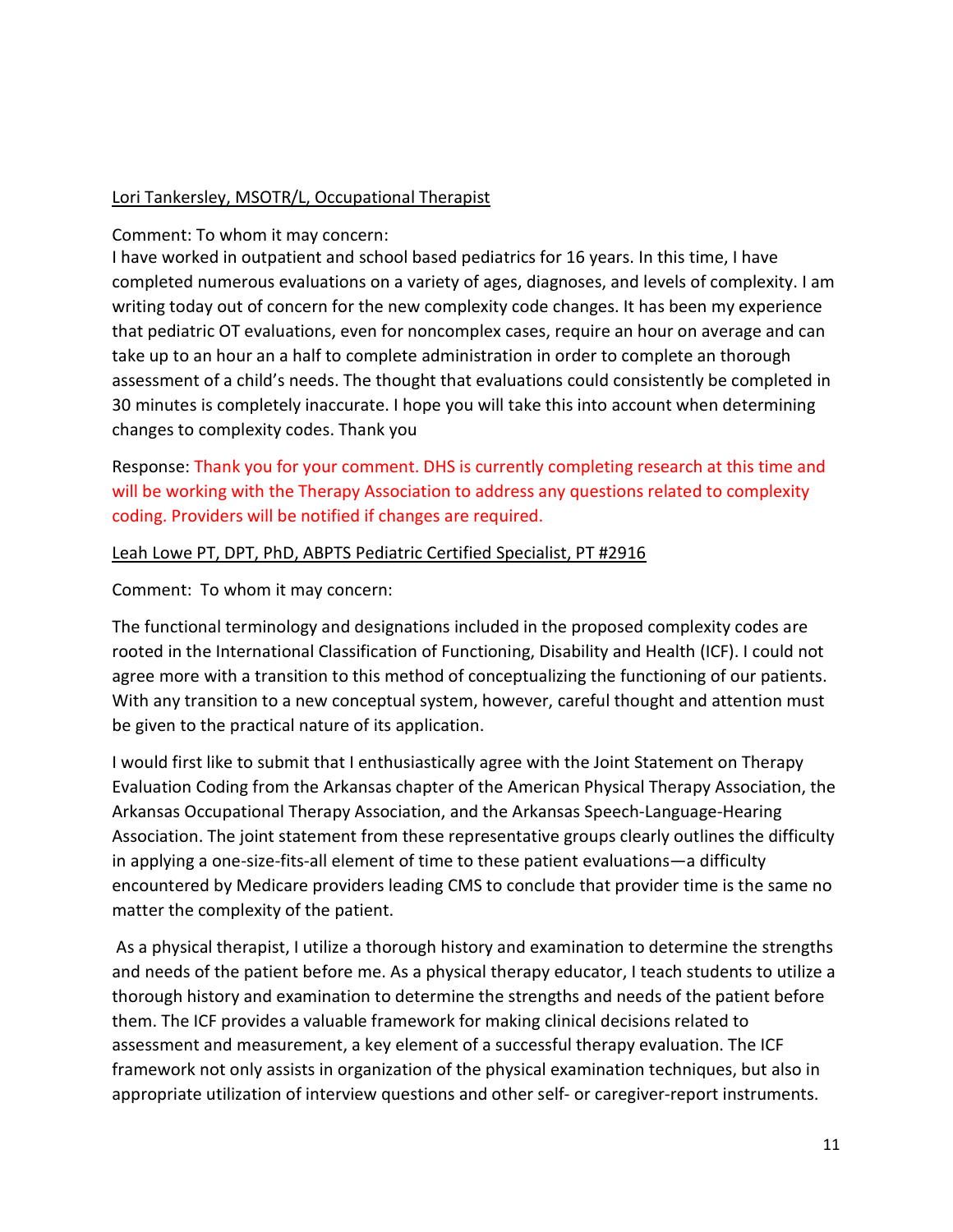For example, to adequately examine and evaluate a 2-month-old infant with possible torticollis, even one who is by the end of the process deemed to be a patient with moderate complexity, the necessary history and examination procedures take more than the allotted 30 minutes of time. The therapist must carefully assess body systems with focus on body structures and functions including: body symmetry, screening for hip dysplasia, cervical ROM measured specifically with an arthrodial protractor, palpation (specifically of neck musculature), assessment of craniofacial asymmetries, tone, reflexes, visual tracking, skin fold assessment for skin integrity, strength, and pain.

The therapist must carefully assess body systems with focus on activity limitations including: Utilization of standardized testing based upon the age and presentation of the child. For a 2 month-old, the Test of Infant Motor Performance is evidence-based and the recommended assessment in the published Clinical Practice Guidelines. This is a lengthy test with 42 items. Additional, observation of gross motor skill acquisition as needed.

The therapist must carefully assess body systems with focus on participation restrictions including: This information is collected through a thorough interview with the caregiver exploring participation restrictions related to eating, sleeping, and the baby's ability to selfsoothe.

The therapist must take a very skilled approach to the history for this patient to determine contextual factors associated with the case including environmental factors, personal factors, and/or comorbidities including: mother's pregnancy history, delivery history, family history of potentially related diagnoses, and additional medical reports and imaging findings.

The method described above is evidence-based, recommended in the Clinical Practice Guidelines for this patient population, and deeply rooted in the ICF. To perform this initial examination appropriately for any child with this health condition, regardless of determined complexity, a physical therapist will need more than 45 minutes. Therapists need adequate time not only to meet the needs of standardized testing to explore activity limitations and participation restrictions, but also to perform the appropriate measurements and assessments to determine the presence or absence of body structure and function impairments.

 Arkansas therapy providers are well-educated and capable of meeting the challenges of Arkansas Medicaid evaluation requirements. As noted in the joint statement from the therapy associations, we support the continued use of stringent assessment guidelines to ensure clear documentation of need and to promote professional integrity of our programs. To continue to meet these criteria, adequate time is critical.

 I ask you to reference the practical requests submitted via the joint statement from the therapy associations for consideration. These recommendations remove the unrealistic time limits associated with the codes and instead reflect the nature of examination and evaluation in the pediatric setting.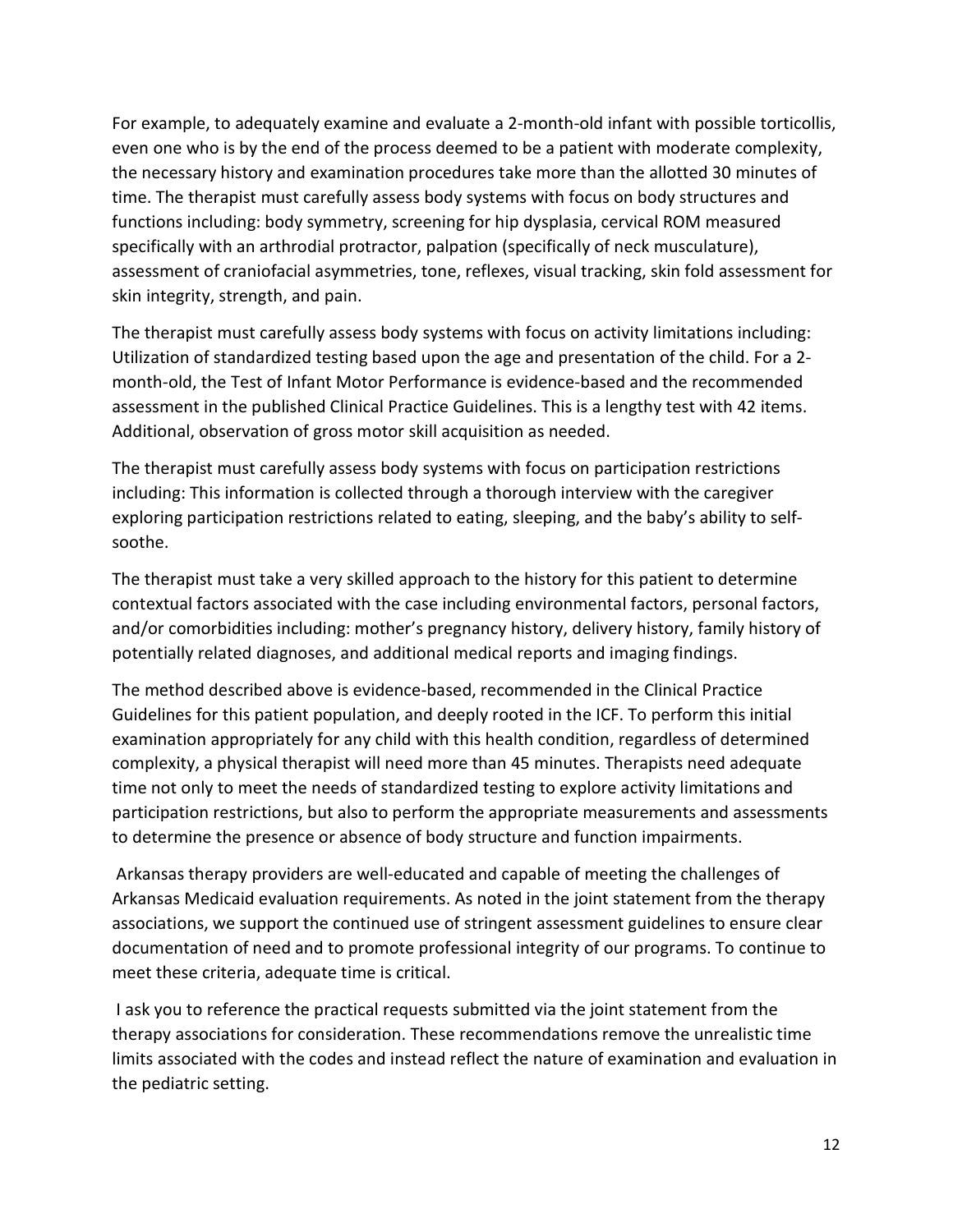Thank you for your time and consideration of this matter. Together, we can better serve the children of our state. Sincerely,

Response: Thank you for your comment. This revision to the Therapy Manual and related changes in other provider manuals are being made to bring consistency to all Medicaid manuals containing therapy rules. DHS will continue to work with the Therapy Association and other stakeholders to consider your comment.

#### Mary Winkelman

### Comment: Good afternoon,

I have some concerns about the Medicaid guidelines for fluency. I have heard a new Medicaid manual for Occupational, Physical, and Speech Therapy Services is in process of editing. I am concerned that some significant and necessary changes for speech therapy qualification guidelines for patients who stutter (Section 214.400, D, 5, "Fluency") will not take place. The current guidelines for qualification are extremely problematic. The guidelines do not make sense regarding the types of tests given to people who stutter. This will result in many people who stutter unjustly not qualifying for therapy.

There are only two accepted tests for Fluency right now. One is the Stuttering Severity Instrument-Third Edition (SSI-3) or newer and The Test of Childhood Stuttering (TOCS). The SSI-3 test is standardized on a disordered population. This makes severity rating comparisons within 1% of people who stutter, not a comparison of the 1% of stutterers to the general population fluent speakers. Thus, this does not give any sort of standard score compared to a mean. The current guidelines state that patients are eligible for therapy based on standard scores of -1.5 SD greater below the mean from two tests. The manual indicates that in lieu of a standard score, clients in the moderate range and beyond will qualify. There are two problems with that "moderate" solution to the standard scores problem. 1) The SSI-3/4 manuals specify that the severity labels "were selected as logical but not mathematical" and directs clinicians to look at the available means and standard deviations for the subtests are the total scores at each level. 2) Only accepting this arbitrarily labeled "moderate" or greater, means that only the worst among the stuttering population will get treatment.

Thus is we are placing the 1% of people who stutter on their own bell curve and categorize them based on non-mathematical labels, we then have a skewed view of the results. Someone with a "moderate" or greater can result in them being in a moderate range, when in fact, they are in great need of services due to their disfluency. This is because they are only compared to the 1% of people who stutter. So only those who stutter that score the lowest are getting services, when in fact, those who score average need services.

On the other accepted test – The Test of Childhood Stuttering (TOCS) – The TOCS does indeed include an Index Score that compares children who stutter to children who do not stutter. The index score for a child who stutters is consistently -1.5 SD below the mean (generally <58, given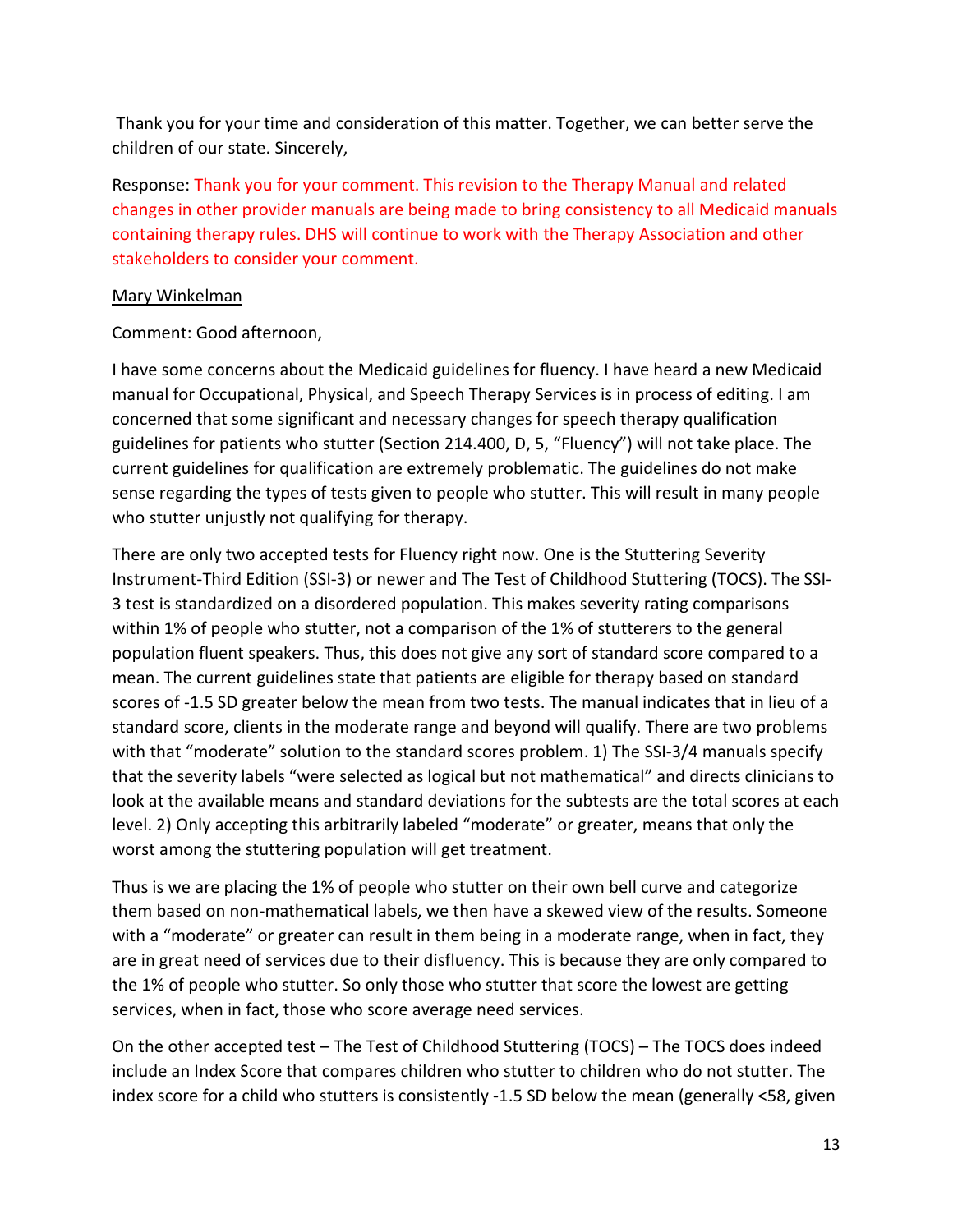the low incidence of stuttering). However, the TOCS also provides a severity label, again comparing children who stutter to other children who stutter. Clinicians interpreting the present guidelines consistently report that they cannot take a child with "mild" range stuttering on the TOCS because of the severity label, despite the fact that the child's index score is in the severe range. According to the Medicaid guidelines right now, if a child has a "mild" rating, but is in the severe range with their index score, they do not qualify when clearly there is difficulty shown. This needs to change and not be based just on the "severity label". We are missing people that would benefit from services.

Response: Thank you for your comment. This revision to the Therapy Manual and related changes in other provider manuals is being made to bring consistency to all Medicaid manuals containing therapy rules. DHS will continue to work with the Therapy Association and other stakeholders to consider your comment.

Comment: We need an evidence-based solution to fix this injustice to people who stutter. Here are some edits and proposed changes for an update on fluency qualifications in the Medicaid manual.

FLUENCY: At least one norm-referenced, standardized test with good reliability and validity, and at least one supplemental tool to address affective components. Eligibility for fluency therapy will be based upon either a standard score within 1.0 standard from the mean or greater on the standardized test or an index score of -1.5 SD below the mean comparing people who stutter to people who do not stutter. Exceptions to this scoring will be provided to patients whose scores are lower than within 1.0 SD from the mean or have an index score higher than -1.5 SD below the mean for:

Children within three years of stuttering onset who exhibit two of the following risk factors for persistent developmental stuttering:

- Family history of stuttering in a first or second-order relative
- Males
- Steady or increasing stuttering severity as compared to stuttering severity at onset
- Dysfluencies of three or more units, present 7-months past onset
- Dysfluencies accompanied by secondary characteristics, present 7-months past onset
- Aberrant phonations (blocks or prolongations), present 7-months past onset

School-aged children and adults whose standard scores are within 1.0 standard deviation from the mean or greater when their speech sample is gathered from additional functional speaking tasks.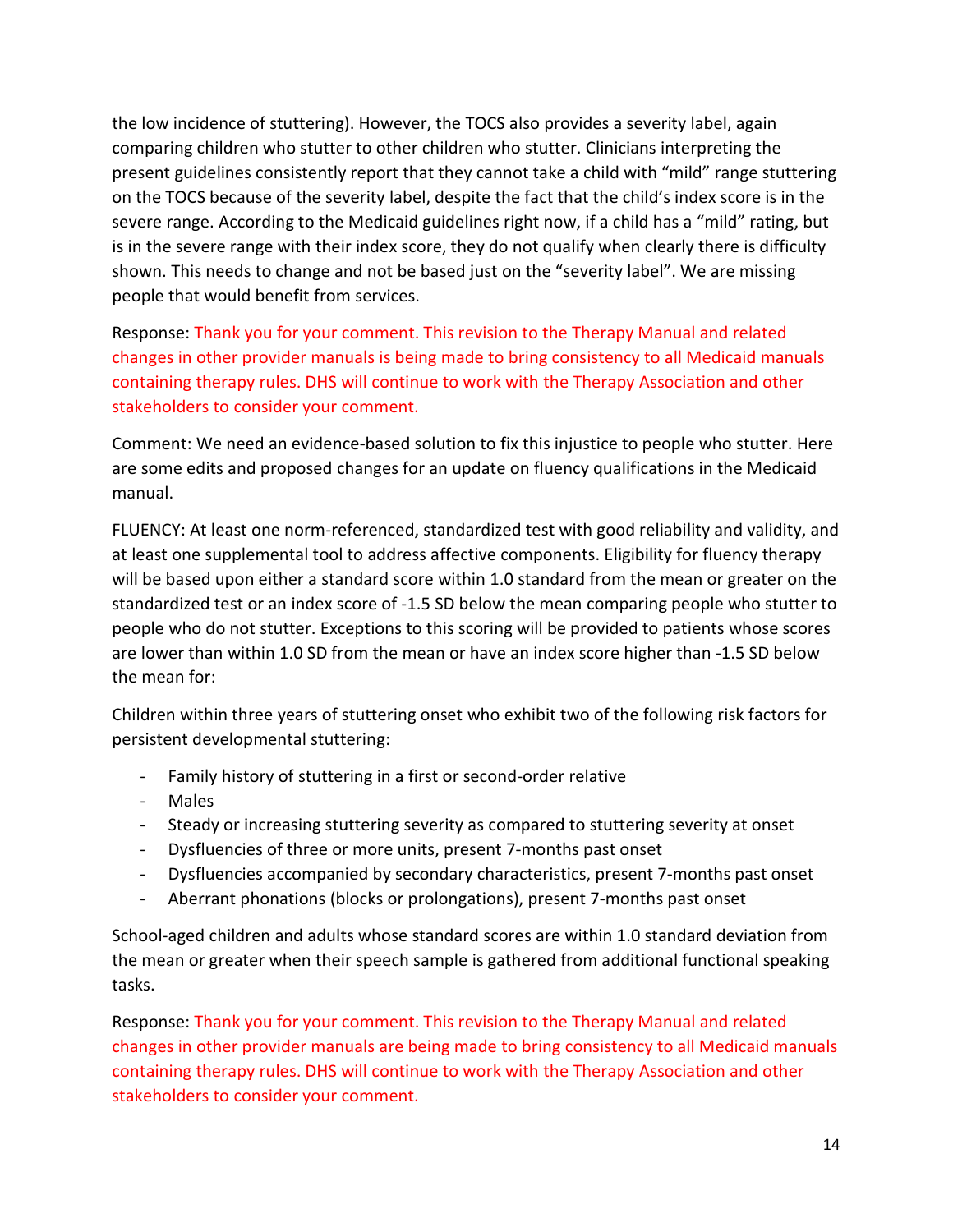Comment: These proposed changes to the guidelines will solve a few problems:

By changing the guidelines to one standardized test, a clinician does not have to give the TOCS to a 4 or 5-year old who cannot participate in higher-level language tasks.

The SSI-3/4 will be interpreted with statistically derived means and standard deviations, not the non-mathematically-derived severity labels. The SSI-3/4 have a table in the manual (Table 5) that provides the means and standard deviations that indicate an average range of stuttering as compared to other people who stutter. Thus, people with average range stuttering as compared to other people who stutter will qualify.

Children who have "below average" stuttering are still at risk for stuttering persistence into adulthood. Longitudinal evidence indicates that plenty of children with mild range stuttering grow up to stutter, and a child's best shot at remediation from childhood stuttering is treatment within the first three years after stuttering onset. Including evidence-based risk factors from these longitudinal studies allow for these children who have high risk for persistent stuttering to get the services they need.

School-age children, teens, and adults with persistent stuttering (will continue throughout the lifespan) who exhibit "below average" stuttering in a one-on-one clinical setting with a clinician often exhibit more severe stuttering for functional speaking tasks (e.g. presentations, reading aloud in class, phone calls to unfamiliar people, job interviews, etc.) Allowing a clinician to use severity data with a speech sample gathered from a functional speaking task gets those clients the therapy they need to learn compensatory strategies to be more fluent in those situation.

I hope this helps and sheds light on a change we need to have in the Medicaid manual in order to provide services to people who stutter. We are missing the mark with the current qualifications and they should be adjusted to accommodate an accurate and evidence-based approach for approving services to this population. Knowing the persistence risk factors for those who stutter is key in identifying those in need of the services and adjusting the standardization will provide the necessary changes. Please reach out with any questions, and I will do my best to address them. Thanks,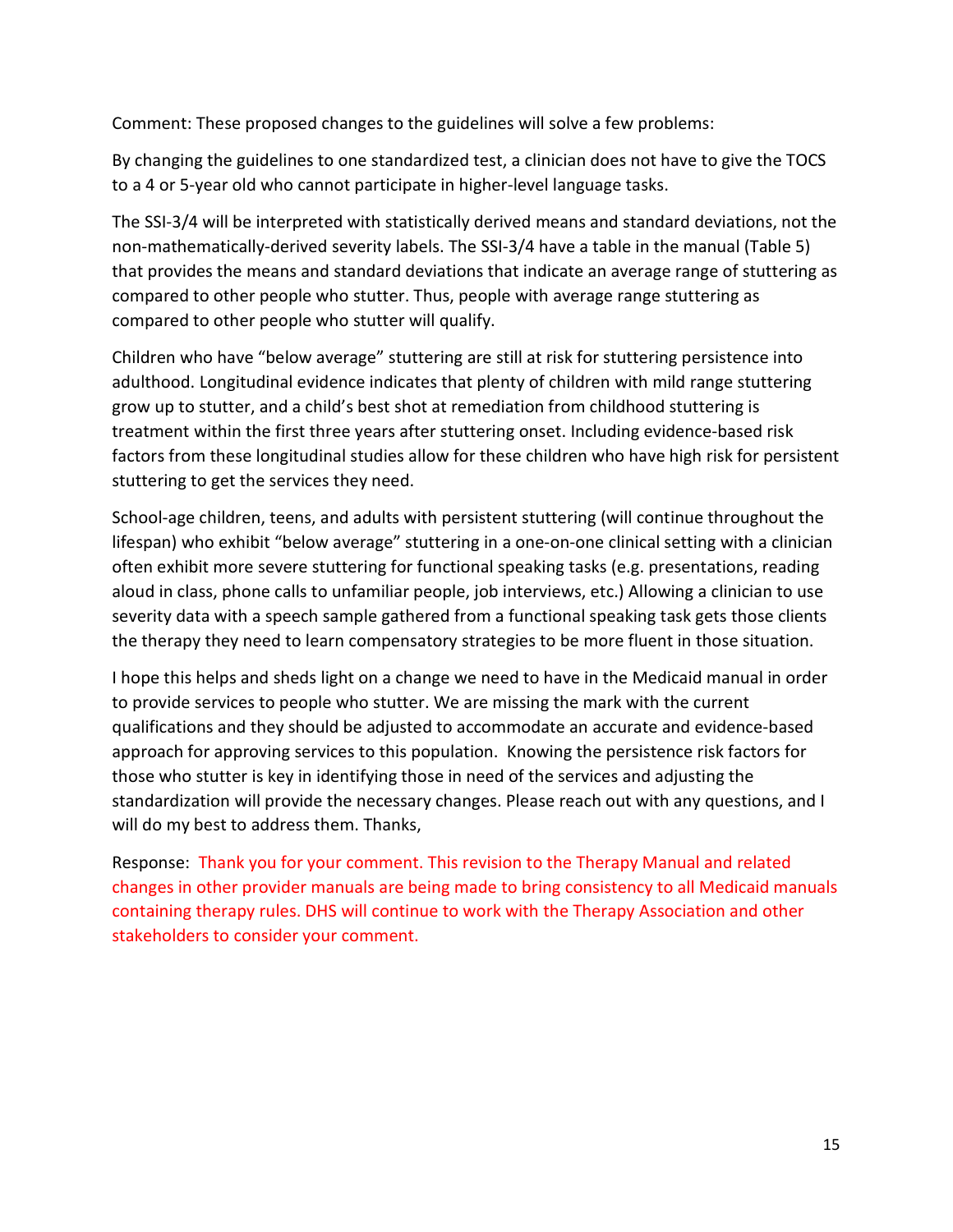# Hannah Pelton, B.S.E., University of Arkansas for Medical Sciences, College of Health Professions, Communication Sciences and Disorders

Comment: To whom it may concern,

I have heard that a new Medicaid manual for Occupational, Physical, Speech Therapy Services is in the process of editing. I am reaching out to you in an effort to get much-needed changes for the speech therapy qualification guidelines for patients who stutter. The guidelines for qualification are quite problematic. Essentially, the current guidelines do not make sense to the types of tests that are given to people who stutter; resulting in many of them not qualifying for services when they should.

 There are only two accepted tests for Fluency: Stuttering Severity Instrument- Third Edition (SSI-3) or newer and The Test of Childhood Stuttering (TOCS). The current guidelines state that patients are eligible for therapy based on standard scores of -1.5 SD greater below the mean from two tests.

Response: Thank you for your comment. This revision to the Therapy Manual and related changes in other provider manuals are being made to bring consistency to all Medicaid manuals containing therapy rules. DHS will continue to work with the Therapy Association and other stakeholders to consider your comment.

Comment: I feel like the following edit to the guidelines would provide an evidence-based and just solution to fix this ongoing problem in the manual and to get patients who stutter they therapy that they need:

Minimum of one norm-referenced, standardized test with good reliability and validity, and at least one supplemental tool to address affective components. Eligibility for fluency therapy will be based upon either a standard score within 1.0 standard from the mean or greater on the standardized test or an index score -1.5 SD below the mean comparing people who stutter to people who do not stutter. Exceptions to this scoring will be provided to patients whose scores are lower than within 1.0 SD from the mean or have an index score higher than -1.5 SD below the mean for:

Children within three years of stuttering onset who exhibit two of the following risk factors for persistent developmental stuttering:

- Family history of stuttering in a first or second-order relative
- Males
- Steady or increasing stuttering severity as compared to stuttering severity at onset
- Dysfluencies of three or more units, present 7-months past onset
- Dysfluencies accompanied by secondary characteristics, present 7-months past onset
- Aberrant phonations (blocks or prolongations), present 7-months past onset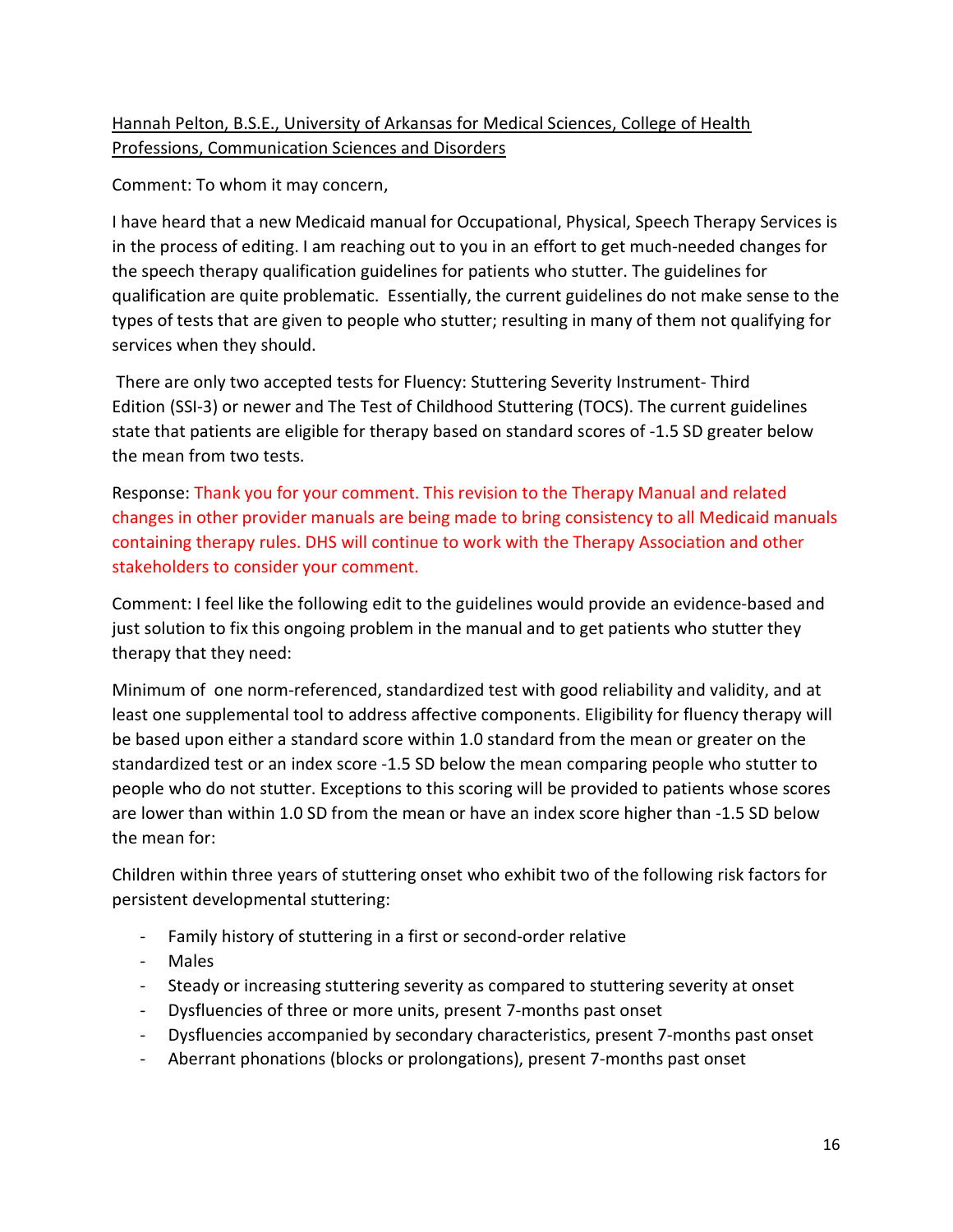School-aged children and adults whose standard scores are within 1.0 standard deviation from the mean or greater when their speech sample is gathered from additional functional speaking tasks.

I hope this helps to give some insight on the current problem for fluency assessment as well as a proposed change. Best,

Response: Thank you for your comment. This revision to the Therapy Manual and related changes in other provider manuals are being made to bring consistency to all Medicaid manuals containing therapy rules. DHS will continue to work with the Therapy Association and other stakeholders to consider your comment.

#### Sarah McCarley

### Comment: Hi,

I am reaching out to you regarding the qualifications that individuals who stutter must meet to receive services, (Section 214.400, D, 5, "Fluency"). The guidelines that are set are not inclusive enough to provide services to all of of your patients who suffer from the life altering communication impairment that is stuttering. As an establishment concerned with the care of it's customers I wanted to bring this error to your attention so that it could be rectified to better serve those who depend on you.

There are only two accepted tests for Fluency: Stuttering Severity Instrument- Third Edition (SSI-3) or newer and The Test of Childhood Stuttering (TOCS) (listed mistakenly as the 'Test for Childhood Stuttering' in the present manual). The current guidelines state that patients are eligible for therapy based on standard scores of -1.5 SD greater below the mean from two tests.

The Stuttering Severity Instrument-Third Edition and 4th Edition are standardized on a disordered population, making severity comparisons within the 1% of people who stutter, not a comparison of that 1% of stutterers to the general population of fluent speakers; thus, this test does not yield any sort of standard score that is compared to a mean. Obviously, a score of -1.5 SD below the mean does not even exist for this test. The edition of the therapy manual before the one updated in 7/2018 was accompanied by a FAQ addendum; in that addendum, someone asked how to interpret the SSI-3/4 since there is no standard score. The manual indicated that in lieu of a standard score, clients in the moderate range and beyond will qualify. There are two problems with that "moderate" solution to the standard scores problem. 1) The SSI-3/4 manuals specify that the severity labels "were selected as logical but not mathematical" and directs clinicians to look at the available means and standard deviations for the subtests are the total scores at each level. 2) Only accepting this arbitrarily labeled "moderate" or greater, means that only the worst among the stuttering population will get treatment.

 Current guidelines for other communication disorders with tests comparing them to the general population accept the bottom 5th percentile of performance for that domain of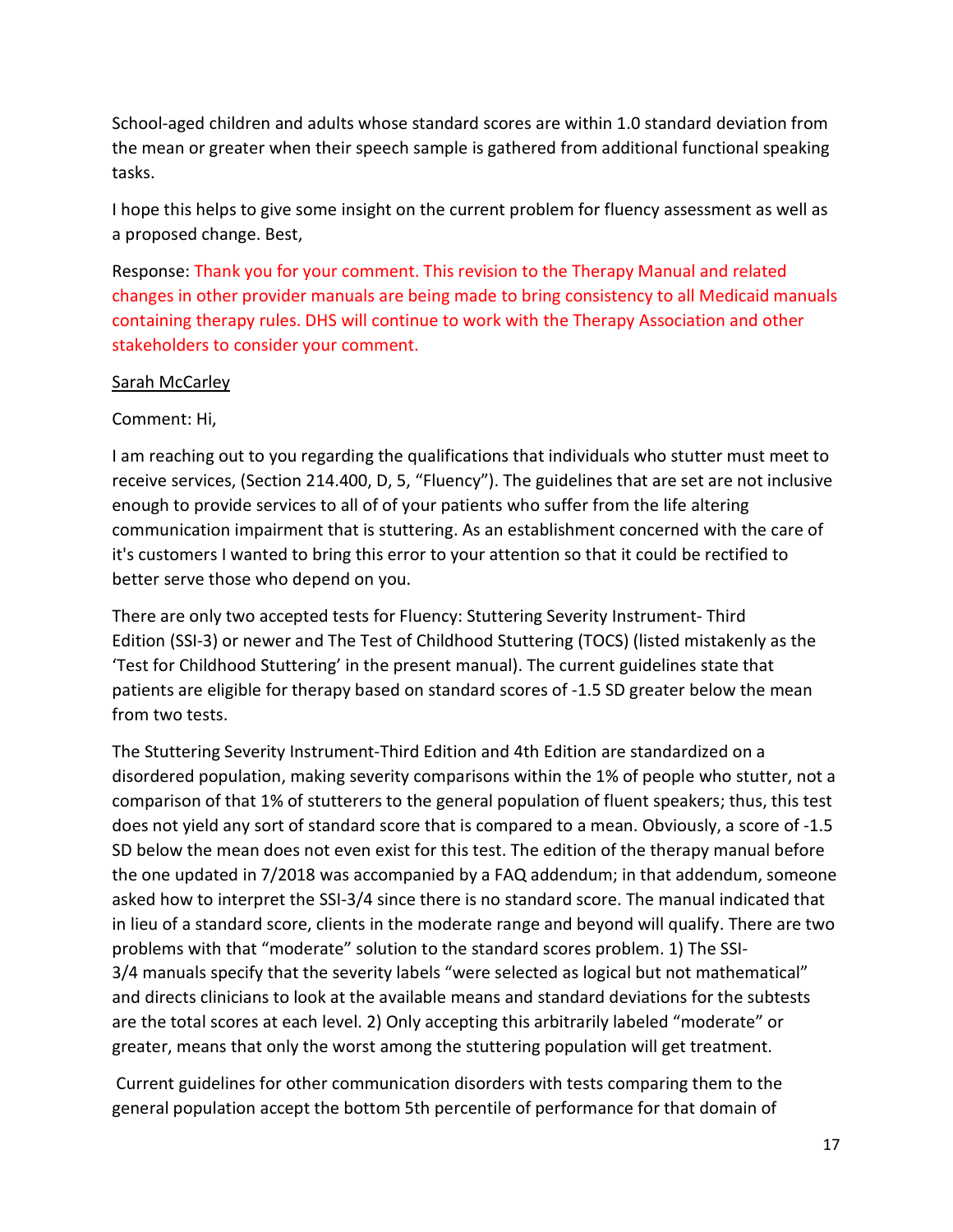communication, and why should stuttering be treated any different when it has just as big of an impact on the individual as any other communication impairment would have?

Response: Thank you for your comment. This revision to the Therapy Manual and related changes in other provider manuals are being made to bring consistency to all Medicaid manuals containing therapy rules. DHS will continue to work with the Therapy Association and other stakeholders to consider your comment.

Comment: As a soon to be graduate of the UAMS Communication Sciences and Disorders program I am lucky enough to be learning under the best minds in my field and experts on every aspect of Speech - Language Pathology. We have spoken a great deal on the changes that should be made to the guidelines that would greatly improve the outlook for individuals with a stutter and here are our suggestions:

FLUENCY: At least one norm-referenced, standardized test with good reliability and validity, and at least one supplemental tool to address affective components. Eligibility for fluency therapy will be based upon either a standard score within 1.0 standard from the mean or greater on the standardized test or an index score -1.5 SD below the mean comparing people who stutter to people who do not stutter. Exceptions to this scoring will be provided to patients whose scores are lower than within 1.0 SD from the mean or have an index score higher than -1.5 SD below the mean for:

Children within three years of stuttering onset who exhibit two of the following risk factors for persistent developmental stuttering:

- Family history of stuttering in a first or second-order relative
- Males
- Steady or increasing stuttering severity as compared to stuttering severity at onset
- Dysfluencies of three or more units, present 7-months past onset
- Dysfluencies accompanied by secondary characteristics, present 7-months past onset
- Aberrant phonations (blocks or prolongations), present 7-months past onset

School-aged children and adults whose standard scores are within 1.0 standard deviation from the mean or greater when their speech sample is gathered from additional functional speaking tasks.

Response: Thank you for your comment. This revision to the Therapy Manual and related changes in other provider manuals are being made to bring consistency to all Medicaid manuals containing therapy rules. DHS will continue to work with the Therapy Association and other stakeholders to consider your comment.

Comment: These proposed changes to the guidelines solve a few problems: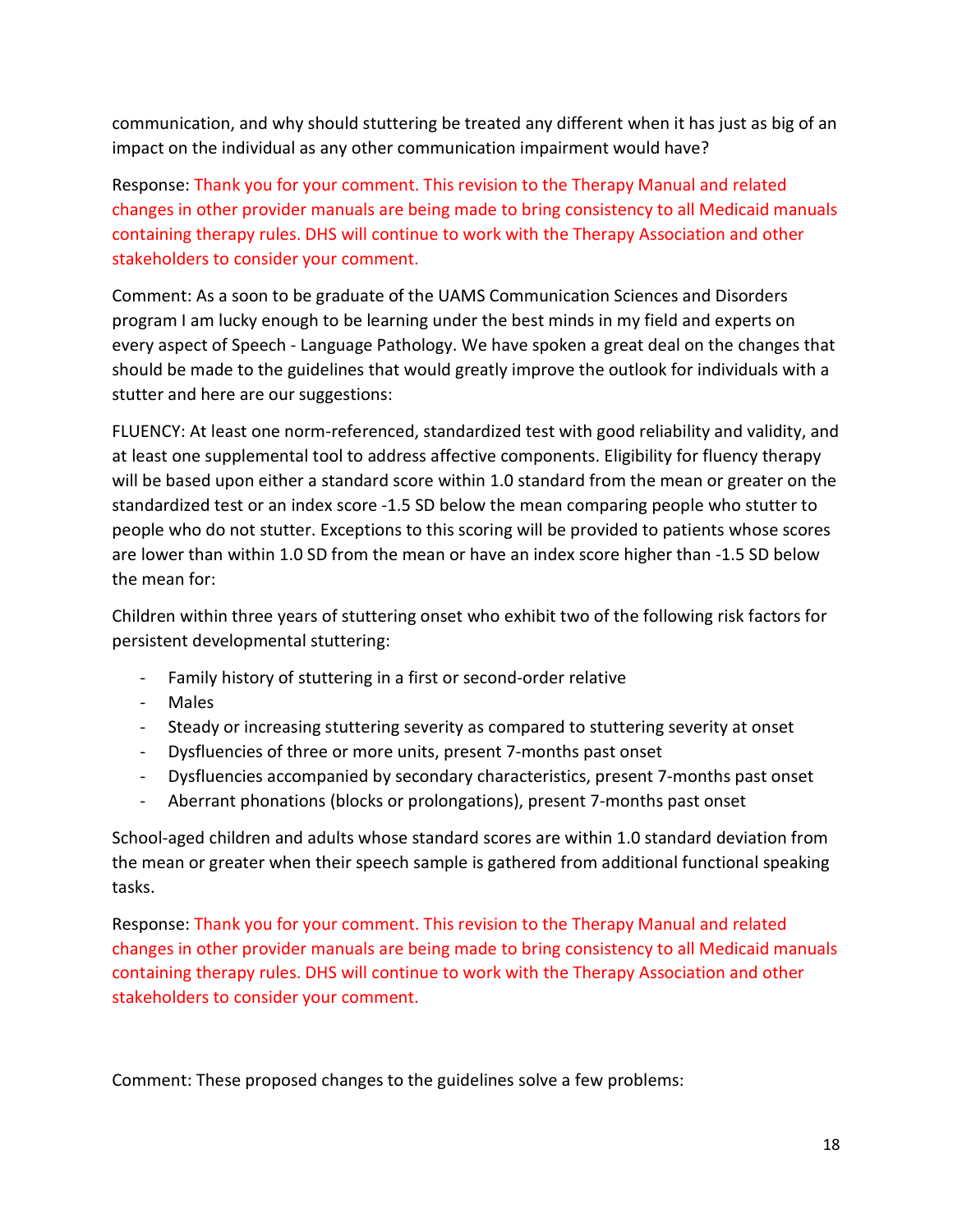By changing the guidelines to one standardized test, a clinician does not have to give the TOCS to a 4 or 5-year old who cannot participate in higher-level language tasks.

The SSI-3/4 will be interpreted with statistically derived means and standard deviations, not the non-mathematically-derived severity labels. The SSI-3 and 4 have a table in the manual (Table 5) that provides means and standard deviations that indicate an average range of stuttering as compared to other people who stutter. Thus, people with average range stuttering as compared to other people who stutter will qualify.

Children who have "below average" stuttering are still at risk for stuttering persistence into adulthood. Longitudinal evidence indicates that plenty of children with mild range stuttering grow up to stutter, and a child's best shot at remediation from childhood stuttering is treatment within the first three years after stuttering onset. Including evidence-based risk factors from these longitudinal studies allows for these children who have high risk for persistent stuttering to get the services they need.

School-age children, teens, and adults with persistent stuttering (will continue throughout the lifespan) who exhibit "below average" stuttering in a one-on-one clinical setting with a clinician often exhibit more severe stuttering for functional speaking tasks (e.g. presentations, reading aloud in class, phone calls to unfamiliar people, job interviews, etc.). Allowing a clinician to use severity data with a speech sample gathered from a functional speaking task gets those clients the therapy they need to learn compensatory strategies to be more fluent in those situations.

Thank you for taking these changes into consideration and working to provide the best services to those who depend on you.

Response: Thank you for your comment. This revision to the Therapy Manual and related changes in other provider manuals are being made to bring consistency to all Medicaid manuals containing therapy rules. DHS will continue to work with the Therapy Association and other stakeholders to consider your comment.

#### Jessica Mahoney

Comment: To Whom it May Concern:

I am writing with concern for the new Medicaid manual for Occupational, Physical, Speech Therapy Services. I am specifically concerned with the qualification guidelines for fluency. The requirements for qualification as they stand unjustly excluded children from services based on a problematic qualification process. We have a responsibility to the children of Arkansas and their access to services should not be denied on the basis of problematic testing procedures.

Guidelines require a standard score of -1.5 SD or greater below the mean from two tests in order to qualify. The Stuttering Severity Instrument - Third Edition (SSI-3) and the Test of Childhood Stuttering (TOCS) are the only two tests accepted for qualifying for services in the area of fluency. The issue is that the SSI-3 is an assessment that was standardized on a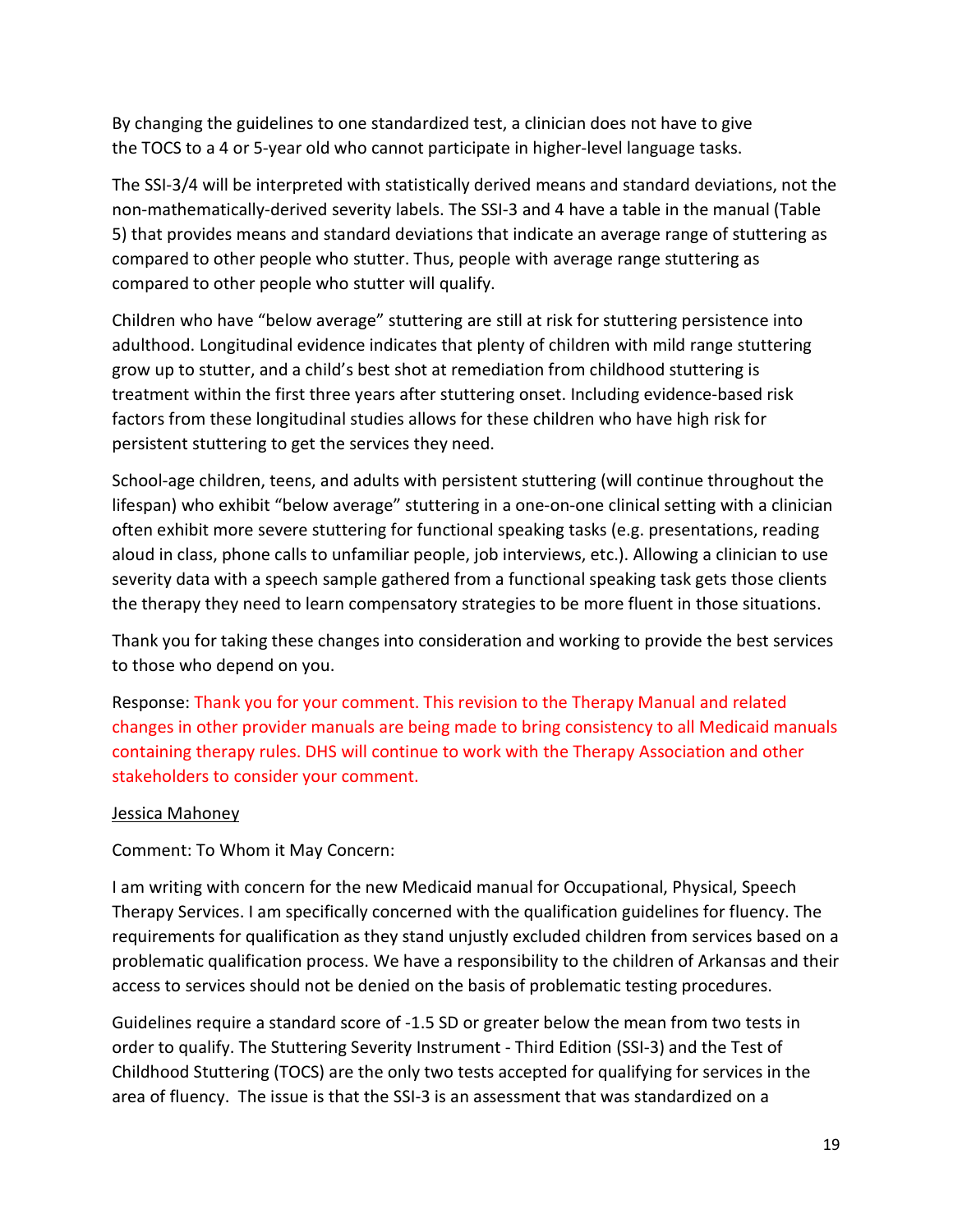disordered population. It was standardized on children who stutter, not on a typically developing population. Therefore, there is no meaningful comparison to a mean and no standard scores are yielded from this test. An addendum was added in an attempt to address this issue, resulting in a required "moderate" range or greater for qualification. This did not adequately pacify the problem as the severity labels for this test are not mathematically constructed. Sole acceptance of these non-mathematical severity labels is problematic because only the very worst of individuals who stutter will qualify for services. This is requiring individuals to be in the bottom 1%, whereas other communication disorders qualify individuals who fall into the bottom 5th percentile of performance. This discrepancy is unjust and results in a disproportionate exclusion of individuals who stutter from access to treatment. We must do better. Thank you for your time,

Response: Thank you for your comment. This revision to the Therapy Manual and related changes in other provider manuals are being made to bring consistency to all Medicaid manuals containing therapy rules. DHS will continue to work with the Therapy Association and other stakeholders to consider your comment.

# Amanda Clark, Billing Supervisor / Health Information Systems Manager

Comment: We would like to make a couple of comments on the DHS/DDS—Rule Amendment for Occupational, Physical, and Speech-Language Therapy in regard to the SGD Evaluations. Thank you for giving us the opportunity to do so.

SGD Evaluations - Billing for required Occupational Therapist

In the Medicaid Manual for Occupational, Physical, Speech Language Services, section 215.000 B. 2. an occupational therapist is required to be part of the SGD Evaluation team, however only the speech therapist's time is currently billable.

The following description of billing an SGD evaluation in a hospital setting shows that in a hospital setting both the speech therapist and occupational therapist are reimbursed for their portion of the SGD Evaluation.

Please see page 19 & page 65

of https://medicaid.mmis.arkansas.gov/Download/general/comment/IPpckt-Therapy.pdf

The XIX (Medicaid) maximum is based on the current hourly rate for both disciplines of therapy involved in the evaluation process. The Medicaid maximum for speech-language therapy is \$25.36 per (20 mins.) unit x's 3 units per date of service (DOS) and occupational therapy is \$18.22 per (15 mins.) unit x's 4 units per DOS equals a total of \$148.96 per hour. Two (2) hours per DOS is allowed. This would provide a maximum reimbursement rate per DOS of \$297.92.

We would like to propose that a code be identified (maybe the Re-evaluation code) or added to the Occupational, Physical, Speech Language Services Medicaid Manual that would allow the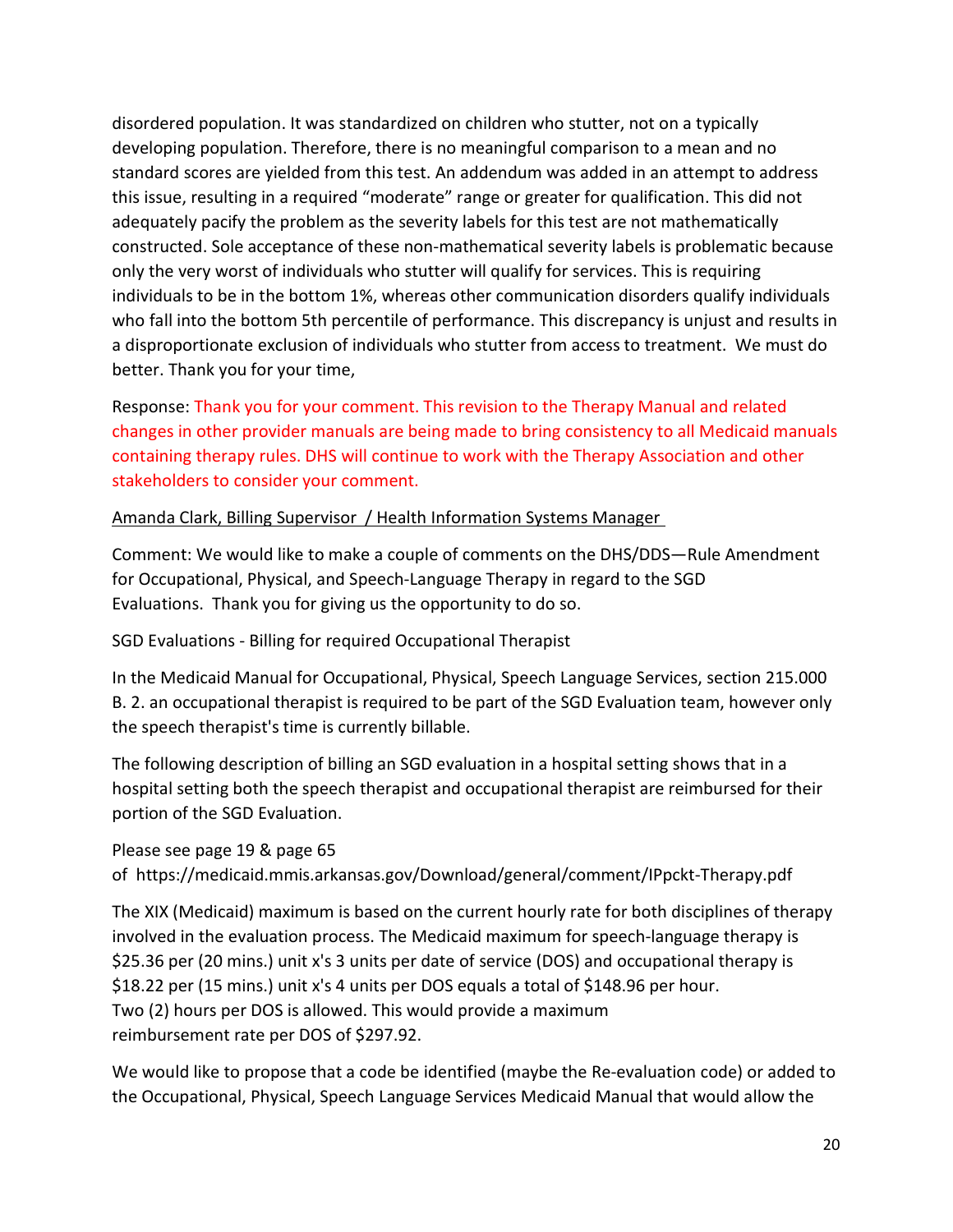occupational therapist to bill their portion of the ACD evaluation. If it is decided that adding a code is the best solution, an appropriate code might be 97755 Assistive technology assessment. 97755 Assistive technology assessment (e.g., to restore, augment, or compensate for existing function, optimize functional tasks and/or maximize environmental accessibility), direct one-on-one contact, with written report, each 15 minutes.

Response: Thank you for your comment. This revision to the Therapy Manual and related changes in other provider manuals are being made to bring consistency to all Medicaid manuals containing therapy rules. DHS will continue to work with the Therapy Association and other stakeholders to consider your comment.

Comment: SGD Evaluations - Billing for proposed device trials requirement

On Page 33 and 34 of https://medicaid.mmis.arkansas.gov/Download/general/comment/IPpckt-Therapy.pdf

 The following requirements have been added to perform a 4 week trial period with results added to the SGD Evaluation. The following (below) outlines the new requirements.

What CPT code will the speech therapists utilize to document the time they spend with the patient during the device trials, the outcome of which will be documented by the speech therapist within the SGD Evaluation?

Response: Thank you for your comment. This revision to the Therapy Manual and related changes in other provider manuals are being made to bring consistency to all Medicaid manuals containing therapy rules. DHS will continue to work with the Therapy Association and other stakeholders to consider your comment.

Comment: Will they use the 92507 Individual Speech Therapy code for this?

Response: Thank you for your comment. Codes and fees will be posted on the approved fee schedule for therapy allowed under the Medicaid State Plan.

Comment: Will there be any special requirements for obtaining a prescription / Extension of Benefits for this additional time?

Response: Thank you for your comment. It is unclear what you are referring to.

Comment: "The recommended SGD is prior authorized for purchase only after the client has completed a minimum of a

- four-week trial period that includes
- extensive experience with the requested system
- Data must be collected during the trial period
- document that the client can successfully use the recommended device.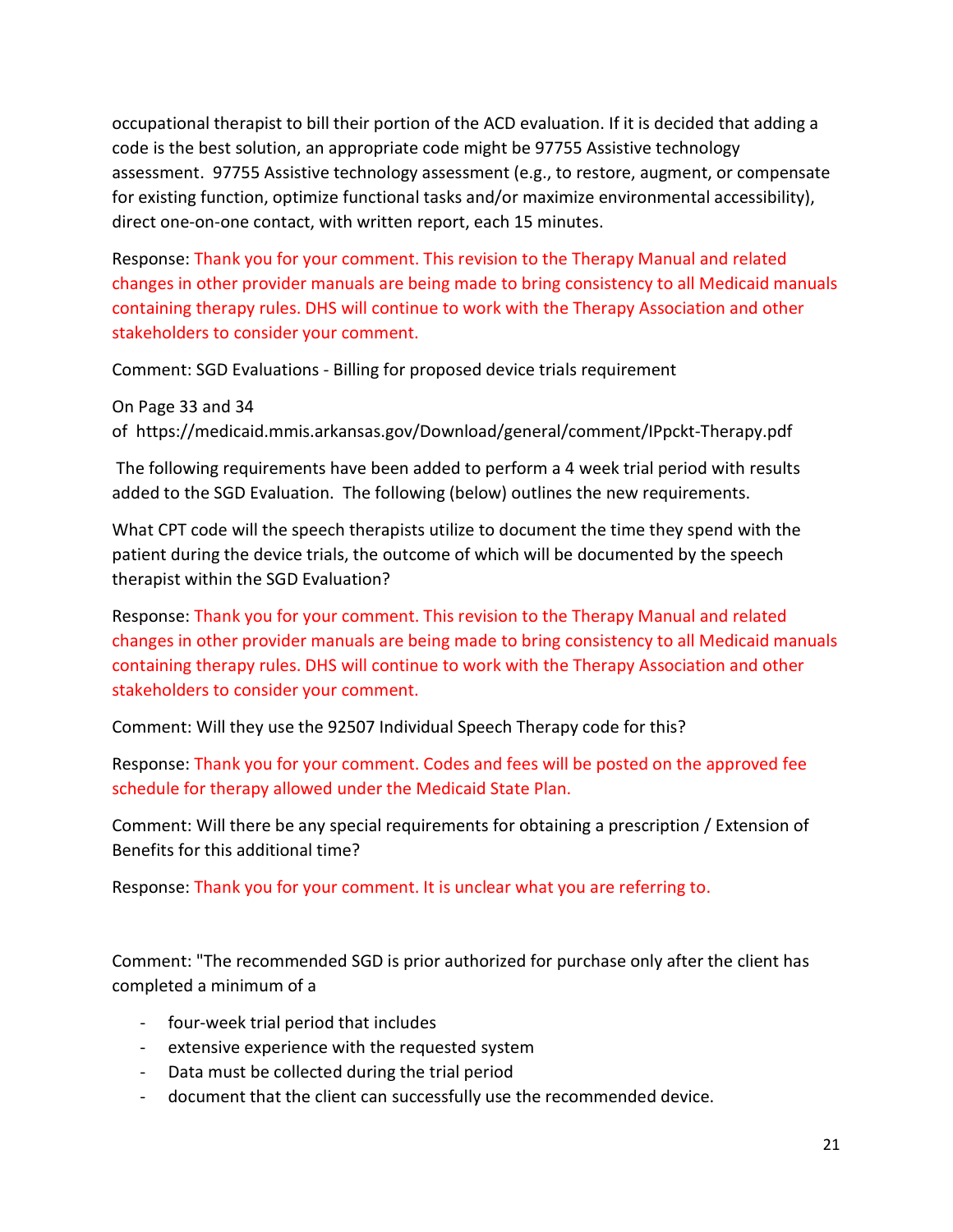- If the clinic cannot demonstrate successful use of the recommended device, subsequent trial periods with different devices shall occur until a device is identified that the client can successfully use.
- Information about the trial period must be documented in the evaluation report."

"The report must include information about the trial period documenting that the client could;

- successfully use the recommended device. This documentation must include information on
- length of trial,
- frequency of use of SGD,
- environments, activities and communication partners involved,
- access method(s) used,
- portability of the device,
- symbolic language system and rate enhancement used,
- number of symbols and layout of overlay used,
- a sample of language expressed,
- client's level of independence (prompting strategies) using the device and expressing various language functions, and a
- summary of baseline and end of trial data"

Response: Thank you for your comment. This revision to the Therapy Manual and related changes in other provider manuals are being made to bring consistency to all Medicaid manuals containing therapy rules. DHS will continue to work with the Therapy Association and other stakeholders to consider your comment.

# David Ivers, J.D., VP for External Affairs & General Counsel, Easter Seals Arkansas

Comment: We appreciate the work that has gone into the proposed rules, including the removal of the IQ testing requirement for language therapy. Thank you. Throughout the document the change was made to 2 units of evaluation per fiscal year. Does this mean that the two units can be billed on the same day?

When will therapy rates be increased? The rates have gone unchanged since 2008. During this 12 year period wages and costs have gone up significantly. Providers are now offering these services at a loss. It is very difficult to hire therapists when we cannot pay them near-market rates, particularly in rural areas. Therapists are choosing to work in other settings where they are paid more.

Also, please note that therapy rates and methodology are governed by the Arkansas Medical Society v. Reynolds Consent Decree. No changes can lawfully be made without the three plaintiff therapy associations and DHS reducing any agreement to writing and submitting an amendment to the Court.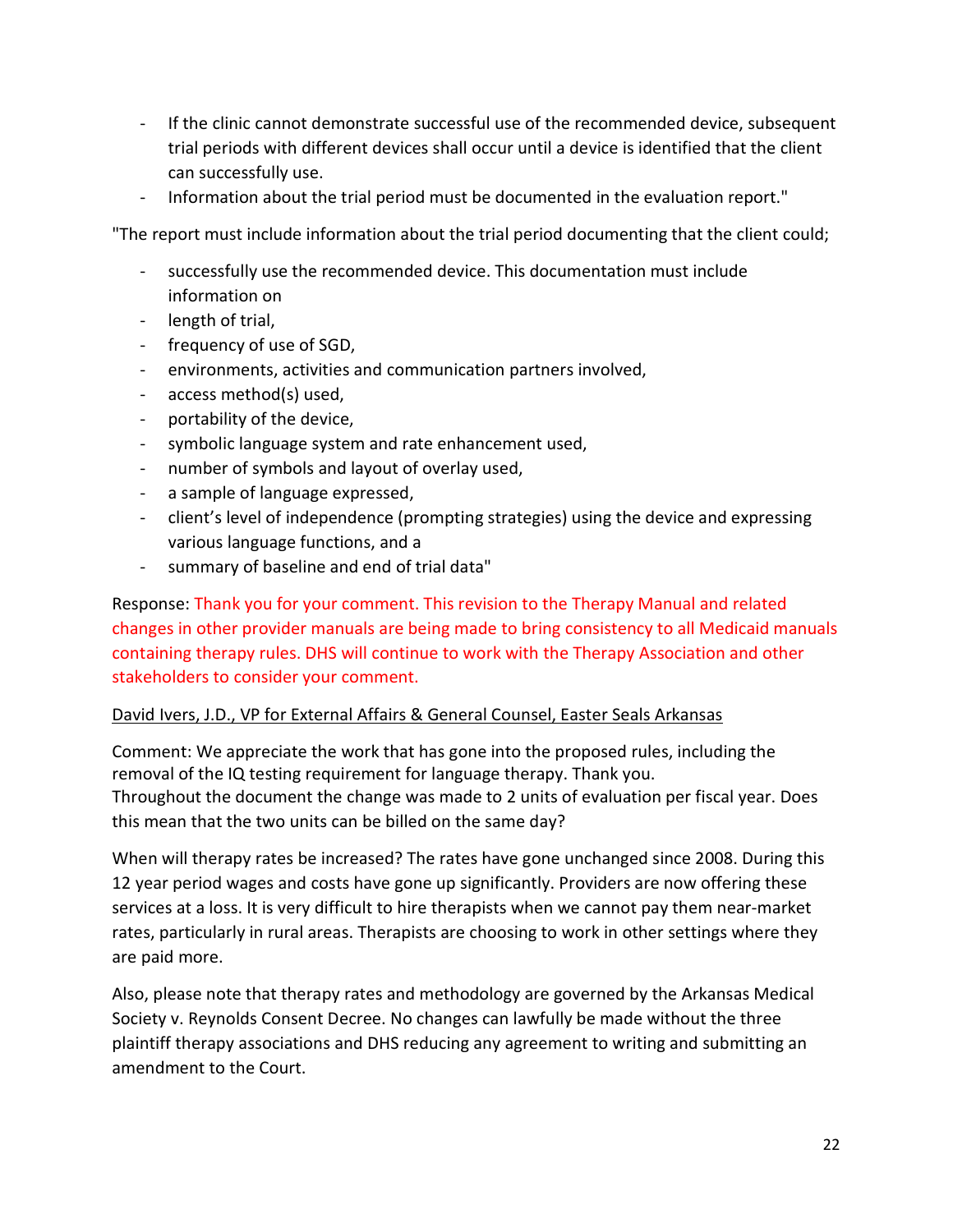Response: Currently there is a MUE edit barring 2 units from being billed on the same day. DHS continues to work with therapy associations to finalize an appropriate rate where one "unit" or one complexity evaluation is equivalent to the payment made to them today. All therapy services will be reviewed under the Governor's Executive Order. DHS is very familiar with the consent decree and is not violating it.

## Ruth Giselle Barnice, B.S.

# Comment: Hello,

My name is Ruth Barnice and I am conducting this email as a means of expressing some concerns about the current qualification guidelines for individuals who stutter (Section 214.400, D, 5, "Fluency"), according to the current Medicaid Manual for Occupational, Physical, Speech Therapy Services.

As someone who is active in the field of communication sciences and disorders, I am aware that this manual is in the process of editing and would like to contribute a general comment in favor of individuals who are being denied much-needed services.

Current qualification guidelines neglect the nature of the types of tests that are given to people who stutter, resulting in many people who stutter unsuitably not qualifying for therapy services.

There are only two accepted tests for Fluency: Stuttering Severity Instrument- Third Edition (SSI-3) or newer and The Test of Childhood Stuttering (TOCS) (listed mistakenly as the 'Test for Childhood Stuttering' in the present manual). The current guidelines state that patients are eligible for therapy based on standard scores of -1.5 SD greater below the mean from two tests.

While under current guidelines, only individuals who exhibit moderate to severe stuttering are eligible for services, this requirement does not take into account the fact that one of the accepted tests for fluency (SSI-3) has been normed on a disordered population (those who stutter). There are two problems with that "moderate" solution to the standard scores problem. 1) The SSI-3/4 manuals specify that the severity labels "were selected as logical but not mathematical" and directs clinicians to look at the available means and standard deviations for the subtests are the total scores at each level. 2) Only accepting this arbitrarily labeled "moderate" or greater, means that only the worst among the stuttering population will get treatment.

The TOCS does indeed include an Index Score that compares children who stutter to children who do not stutter. The index score for a child who stutters is consistently -1.5 SD below the mean (generally <58, given the low incidence of stuttering). However, the TOCS also provides a severity label, again comparing children who stutter to other children who stutter. Clinicians interpreting the present guidelines consistently report that they cannot take a child with "mild" range stuttering on the TOCS because of the severity label, despite the fact that the child's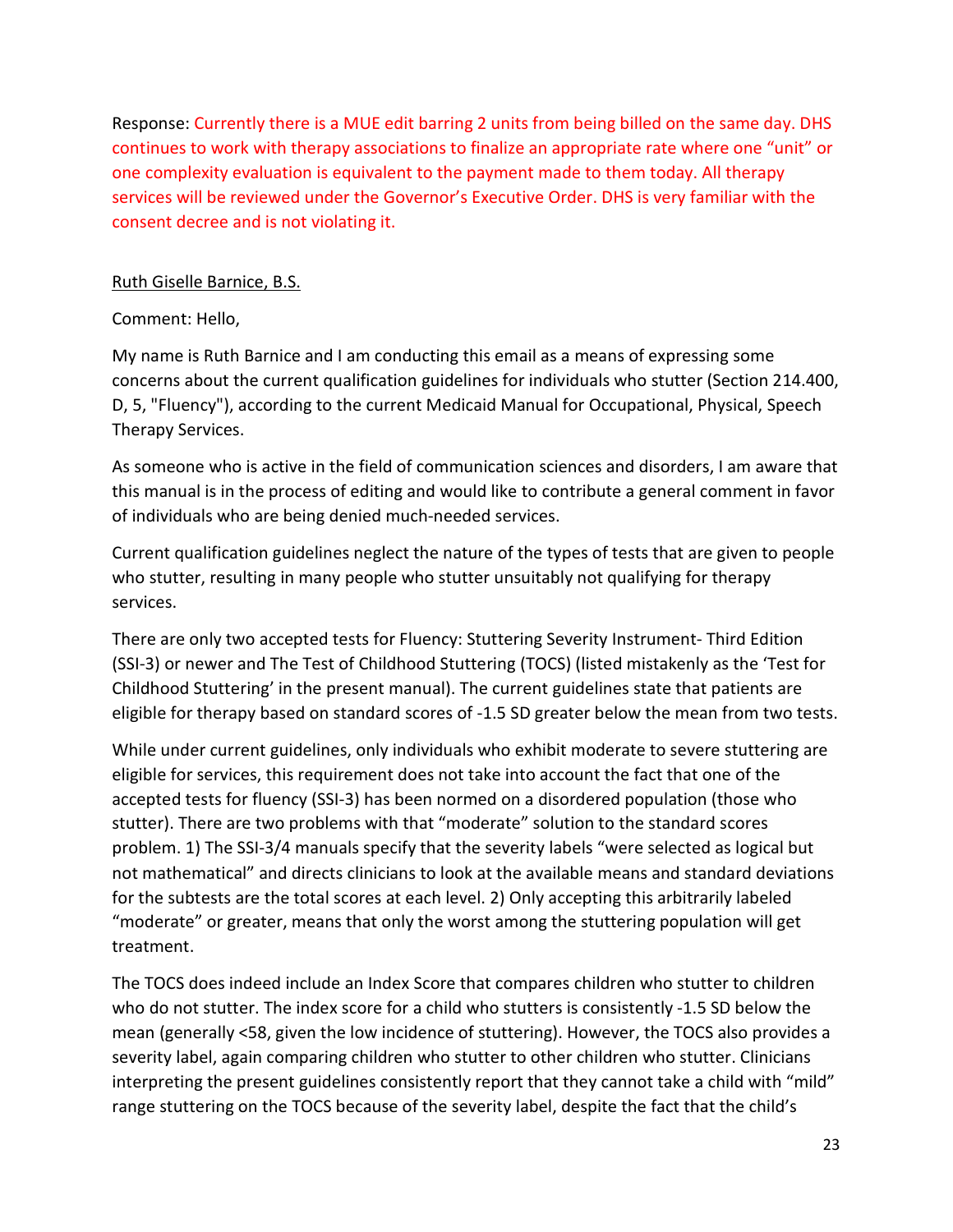index score is in the severe range. As someone who has given the TOCS hundreds of times, I find that despite it being normed on children who were as young as 4-years of age, 4 and 5-year old children have trouble validly participating in many of the testing tasks (e.g. rapid naming of pictures, imitating complex sentence structures, answering story prompts like "Describe the alien."). If a child can get through the hoops of being among the worst on the SSI-4, then they must also fully participate in the TOCS and get a score at or above the moderate range.

Several advocates for this population in the field of speech-language pathology have noticed the dis-service current guidelines pose for individuals whose quality of life would be significantly improved with appropriate speech-therapy services, but do not qualify.

Response: Thank you for your comment. This revision to the Therapy Manual and related changes in other provider manuals are being made to bring consistency to all Medicaid manuals containing therapy rules. DHS will continue to work with the Therapy Association and other stakeholders to consider your comment.

Comment: Some suggestions posed after several discussions about finding a solution for the discrepancy between qualification criteria and impairment degree in individuals who sutter. They are as follows:

FLUENCY: At least one norm-referenced, standardized test with good reliability and validity, and at least one supplemental tool to address affective components. Eligibility for fluency therapy will be based upon either a standard score within 1.0 standard from the mean or greater on the standardized test or an index score -1.5 SD below the mean comparing people who stutter to people who do not stutter. Exceptions to this scoring will be provided to patients whose scores are lower than within 1.0 SD from the mean or have an index score higher than -1.5 SD below the mean for:

Children within three years of stuttering onset who exhibit two of the following risk factors for persistent developmental stuttering:

- Family history of stuttering in a first or second-order relative
- Males
- Steady or increasing stuttering severity as compared to stuttering severity at onset
- Dysfluencies of three or more units, present 7-months past onset
- Dysfluencies accompanied by secondary characteristics, present 7-months past onset
- Aberrant phonations (blocks or prolongations), present 7-months past onset

School-aged children and adults whose standard scores are within 1.0 standard deviation from the mean or greater when their speech sample is gathered from additional functional speaking tasks.

These proposed changes to the guidelines solve a few problems: By changing the guidelines to one standardized test, a clinician does not have to give the TOCS to a 4 or 5-year old who cannot participate in higher-level language tasks.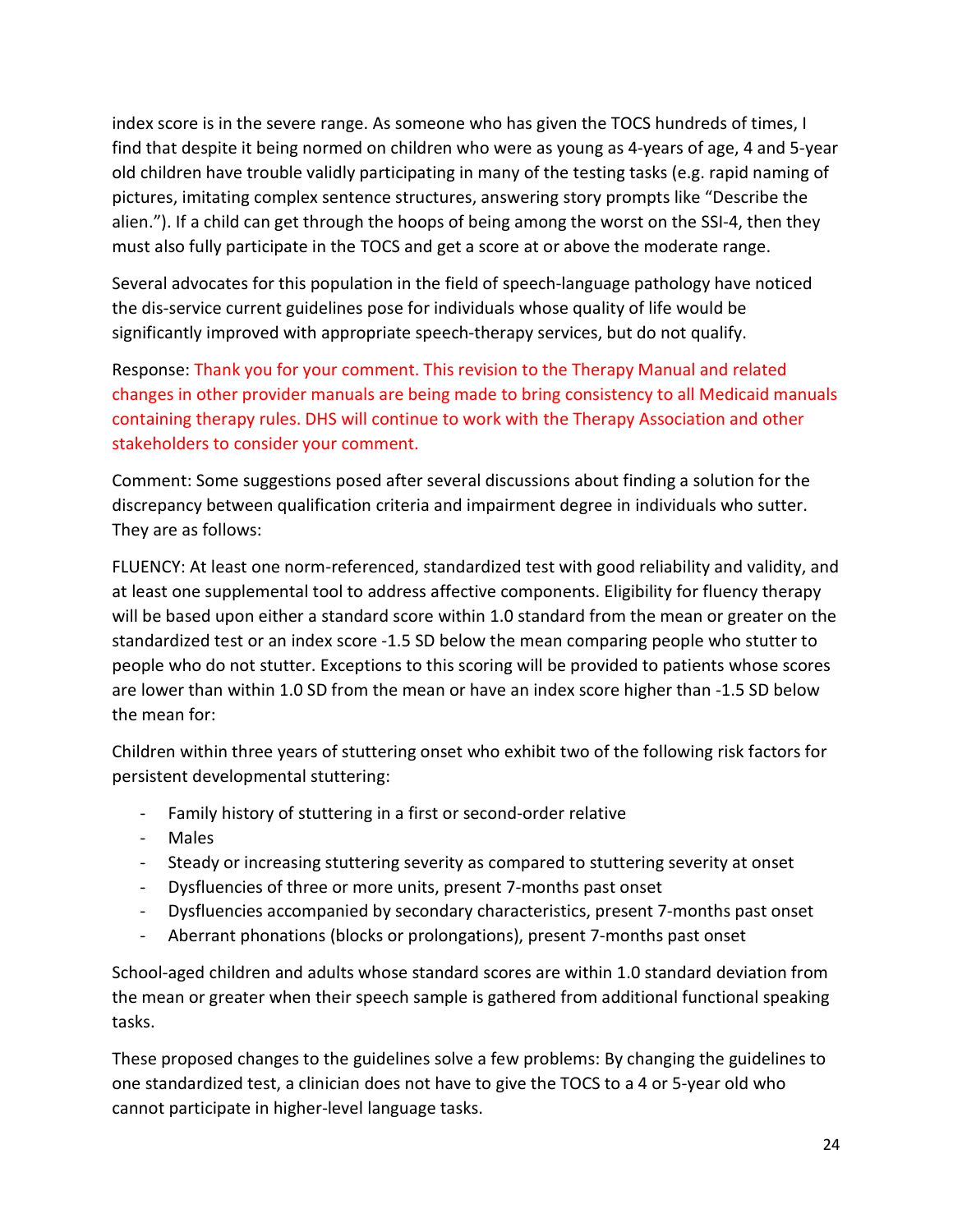Response: Thank you for your comment. This revision to the Therapy Manual and related changes in other provider manuals are being made to bring consistency to all Medicaid manuals containing therapy rules. DHS will continue to work with the Therapy Association and other stakeholders to consider your comment.

Comment: The SSI-3/4 will be interpreted with statistically derived means and standard deviations, not the non-mathematically-derived severity labels. The SSI-3 and 4 have a table in the manual (Table 5) that provides means and standard deviations that indicate an average range of stuttering as compared to other people who stutter. Thus, people with average range stuttering as compared to other people who stutter will qualify.

Children who have "below average" stuttering are still at risk for stuttering persistence into adulthood. Longitudinal evidence indicates that plenty of children with mild range stuttering grow up to stutter, and a child's best shot at remediation from childhood stuttering is treatment within the first three years after stuttering onset. Including evidence-based risk factors from these longitudinal studies allows for these children who have high risk for persistent stuttering to get the services they need.

Response: Thank you for your comment. This revision to the Therapy Manual and related changes in other provider manuals are being made to bring consistency to all Medicaid manuals containing therapy rules. DHS will continue to work with the Therapy Association and other stakeholders to consider your comment.

Comment: School-age children, teens, and adults with persistent stuttering (will continue throughout the lifespan) who exhibit "below average" stuttering in a one-on-one clinical setting with a clinician often exhibit more severe stuttering for functional speaking tasks (e.g. presentations, reading aloud in class, phone calls to unfamiliar people, job interviews, etc.). Allowing a clinician to use severity data with a speech sample gathered from a functional speaking task gets those clients the therapy they need to learn compensatory strategies to be more fluent in those situations.

I appreciate the interested parties for taking the time to read this message, and for seriously considering its content. These modifications have the potential to improve the lives of an innumerable amount of children, adolescents, and adults in the stuttering population. Thank you,

Response: Thank you for your comment. This revision to the Therapy Manual and related changes in other provider manuals is being made to bring consistency to all Medicaid manuals containing therapy rules. DHS will continue to work with the Therapy Association and other stakeholders to consider your comment.

#### ArkSHA: Arkansas Speech-Language-Hearing Association

Comment: To Whom it May Concern: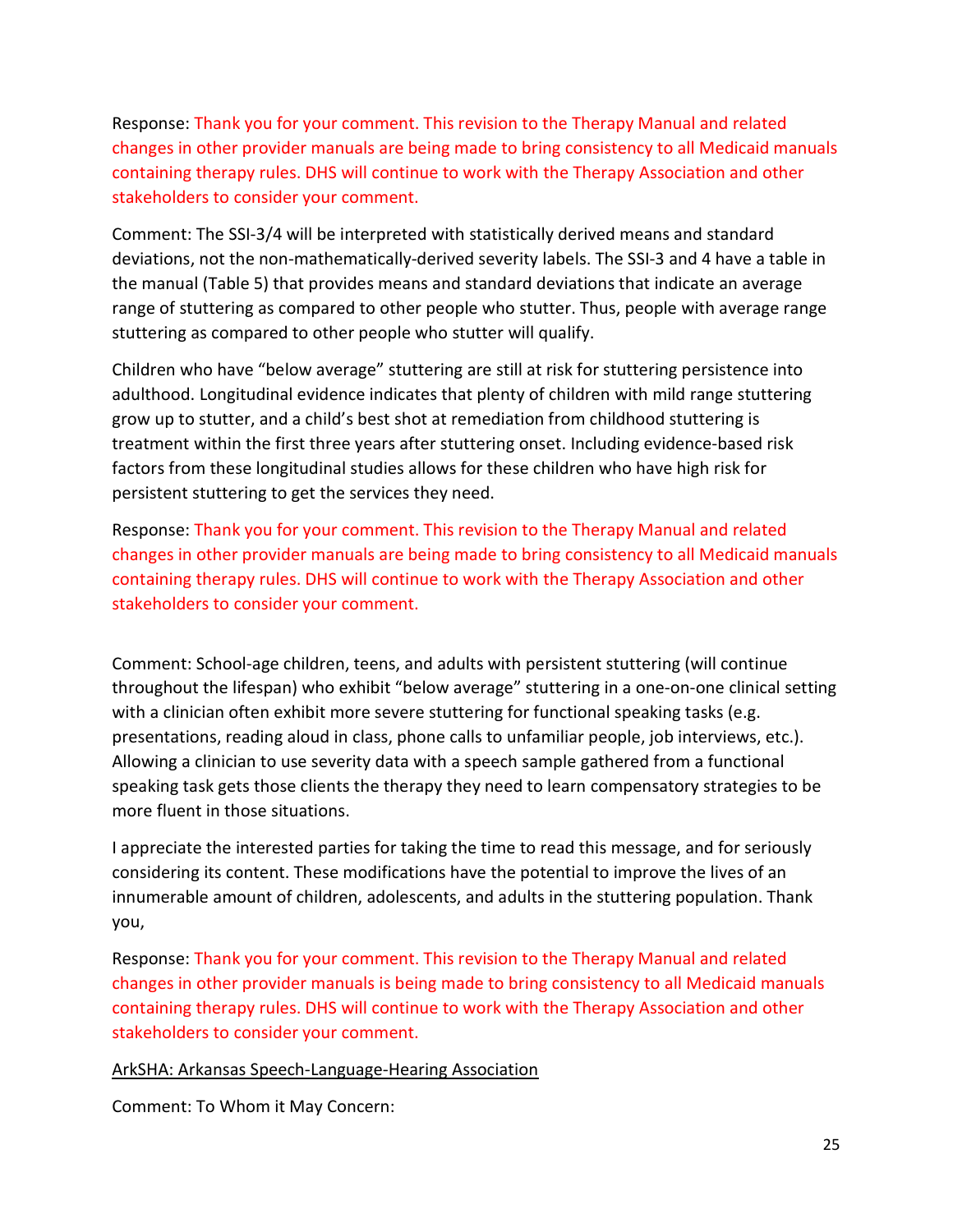The following are changes that ArkSHA feels would better serve our clients and maintain an appropriate level of assessment and guidance for treatment.

By changing the guidelines to one standardized test, a clinician does not have to give the TOCS to a 4 or 5-year old who cannot participate in higher-level language tasks.

The SSI-3/4 will be interpreted with statistically derived means and standard deviations, not the non-mathematically derived severity labels. The SSI-3 and 4 have a table in the manual (Table 5) that provides means and standard deviations that indicate an average range of stuttering as compared to other people who stutter. Thus, people with average range stuttering as compared to other people who stutter will qualify.

Children who have "below average" stuttering are still at risk for stuttering persistence into adulthood. Longitudinal evidence indicates that plenty of children with mild range stuttering grow up to stutter, and a child's best shot at remediation from childhood stuttering is treatment within the first three years after stuttering onset. Including evidence-based risk factors from these longitudinal studies allows for these children who have high risk for persistent stuttering to get the services they need.

School-age children, teens, and adults with persistent stuttering (will continue throughout the lifespan) who exhibit "below average" stuttering in a one-on-one clinical setting with a clinician often exhibit more severe stuttering for functional speaking tasks (e.g. presentations, reading aloud in class, phone calls to unfamiliar people, job interviews, etc.). Allowing a clinician to use severity data with a speech sample gathered from a functional speaking task gets those clients the therapy they need to learn compensatory strategies to be more fluent in those situations.

Response: Thank you for your comment. This revision to the Therapy Manual and related changes in other provider manuals are being made to bring consistency to all Medicaid manuals containing therapy rules. DHS will continue to work with the Therapy Association and other stakeholders to consider your comment.

Comment: There are two key changes that have the potential to severely impact individuals needing speech generating devices in the state of Arkansas, as well as the ability of a licensed clinician to perform an evaluation:

Page 32, Section 215.000, Item B7: The team must evaluate use at least three ACD SGDs systems with different language/storage systems during the evaluation and these devices must not be from the same manufacturer or product line written documentation of each usage included in the ACD assessment.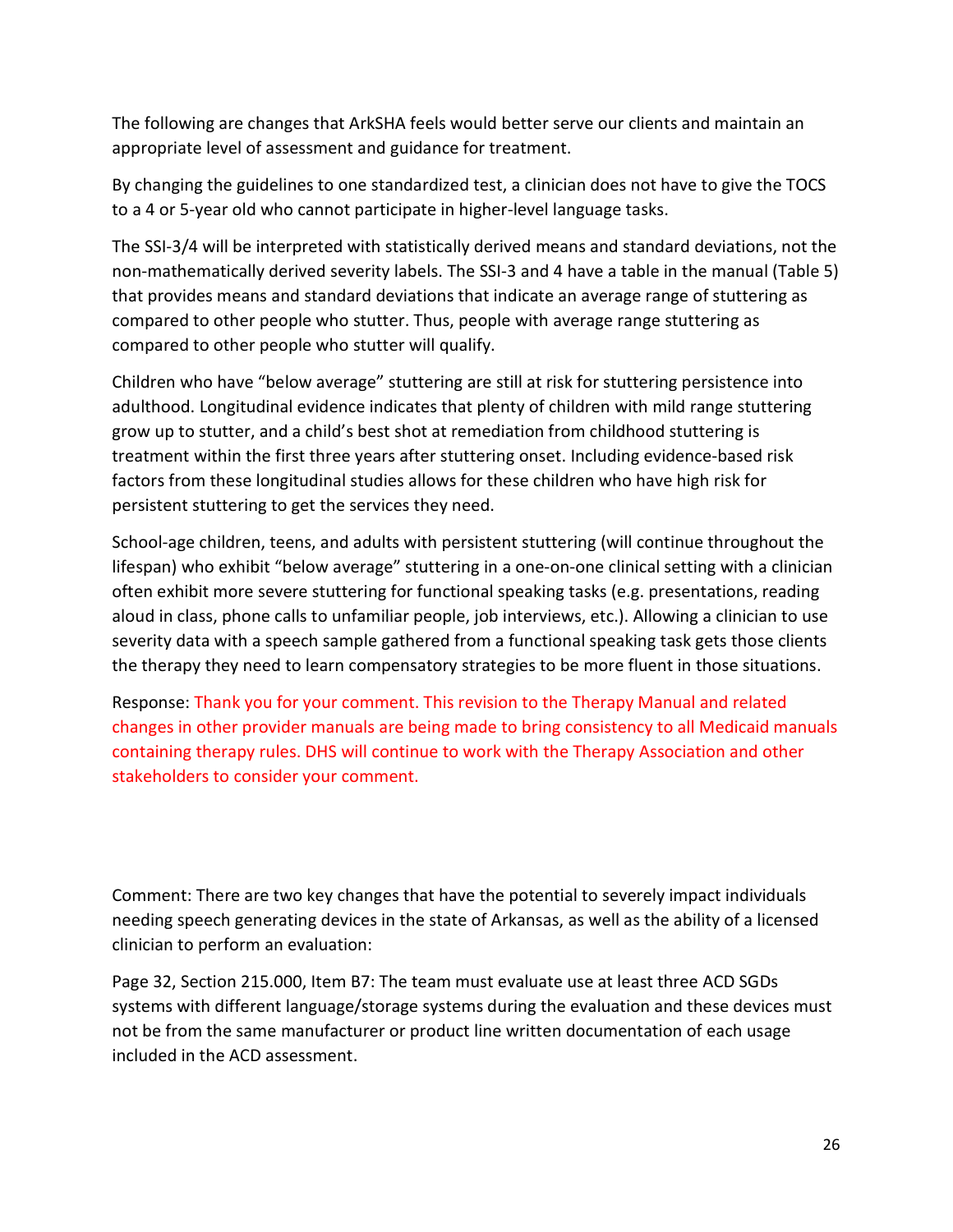Response: Thank you for your comment. This revision to the Therapy Manual and related changes in other provider manuals are being made to bring consistency to all Medicaid manuals containing therapy rules. DHS will continue to work with the Therapy Association and other stakeholders to consider your comment.

Comment: Page 32, Section 215.000, Item B8: The recommended SGD is prior authorized for purchase only after the client has completed a minimum of a four-week trial period that includes extensive experience with the requested system. Data must be collected during the trial period and document that the client can successfully use the recommended device. If the client cannot demonstrate successful use of the recommended device, subsequent trial periods with different devices shall occur until a device is identified that the client can successfully use. Information about the trial period must be documented in the evaluation report.

Response: Thank you for your comment. This revision to the Therapy Manual and related changes in other provider manuals are being made to bring consistency to all Medicaid manuals containing therapy rules. DHS will continue to work with the Therapy Association and other stakeholders to consider your comment.

Comment: We would like to comment on these two changes:

Relating to B7:

Seeks to undermine the clinical expertise and judgement as a licensed speech-language pathologist by forcing the use pieces of equipment you know do not satisfy the client's communication needs and, in fact, could be detrimental to language growth.

Requires the licensed speech-language pathologist to put your client through unnecessary device use, when there may have the clinical reasons supporting a particular language system. This will also slow the evaluation process, as there may not be equipment readily available from three different manufacturers.

Places an undue burden on the evaluator, to find equipment to perform evaluations and does not increase the rate at which you are reimbursed for such services.

Could detrimentally impact individuals needing communication devices and their families because of a delay in obtaining all the necessary equipment, etc., to perform the evaluation.

Other forms of durable medical equipment are not required to follow the same regulations (i.e., three different wheelchair manufacturers), needing a prescription for a drug does not require the trial of three different kinds, etc. What is proposed places an undue burden on multiple parties.

Response: Thank you for your comment. This revision to the Therapy Manual and related changes in other provider manuals are being made to bring consistency to all Medicaid manuals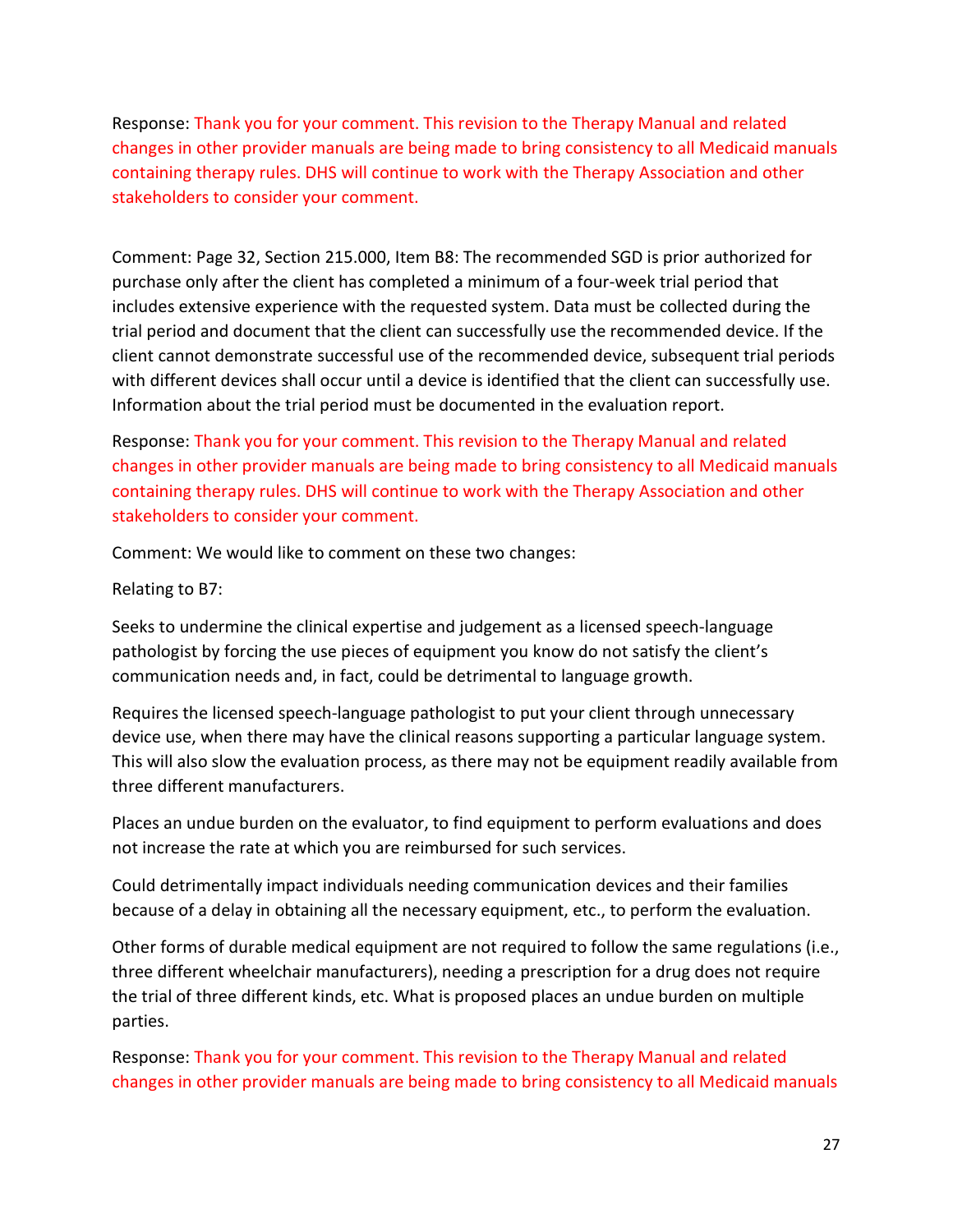# containing therapy rules. DHS will continue to work with the Therapy Association and other stakeholders to consider your comment.

Comment: Relating to B8:

Adding the one-month trial period is good policy, and one that ArkSHA wholeheartedly supports. However, if this guideline will be mandated and a trial now required, B7 should not be made a requirement. The trial data will either support the recommendation or it will not, and, if it doesn't, the trial of a different device will be necessary.

Response: Thank you for your comment. This revision to the Therapy Manual and related changes in other provider manuals are being made to bring consistency to all Medicaid manuals containing therapy rules. DHS will continue to work with the Therapy Association and other stakeholders to consider your comment.

Comment: Now may also be a good time to provide comments on the long-standing Arkansas Medicaid requirement that an Occupational Therapist to be part of the AAC/SGD evaluation process, a requirement that many other states do not have:

Note item #B2 and #B5 in section 215.00. Many other states do not require a licensed therapist from another specialty. The treating speech-language pathologist, the expert in language, should be able to make a recommendation based on expertise and understanding of how language develops and how the SGD systems can meet the clients' needs. Inclusion of the OT in the process should be fashioned the same as it is for a physical therapist according to the guidelines: "a physical therapist should be added to the team if it is determined that there is a need for assistance in the evaluation as it relates to…" The same could be said for an OT: they may be added the team to assist with fine motor skills as those skills relate to use of the SGD however not required to be part of the team. Furthermore, B3 would be reworded and B5 would be struck down completely.

Thanks for your time and interest. The AAC evaluation process is an important to the members of ArkSHA.

Response: Thank you for your comment. This revision to the Therapy Manual and related changes in other provider manuals are being made to bring consistency to all Medicaid manuals containing therapy rules. DHS will continue to work with the Therapy Association and other stakeholders to consider your comment.

# Barbara Jones, M.S., CCC-SLP, Clinical Instructor, UAMS, College of Health Professions Speech and Hearing Clinic

Comment: To whom it may concern,

I am alarmed that the state is considering limiting evaluations for therapies to two units. For our severely needy children, four units are seldom enough to cover the evaluations that we actually perform. To limit payment to two units will affect our ability to perform, analyze and